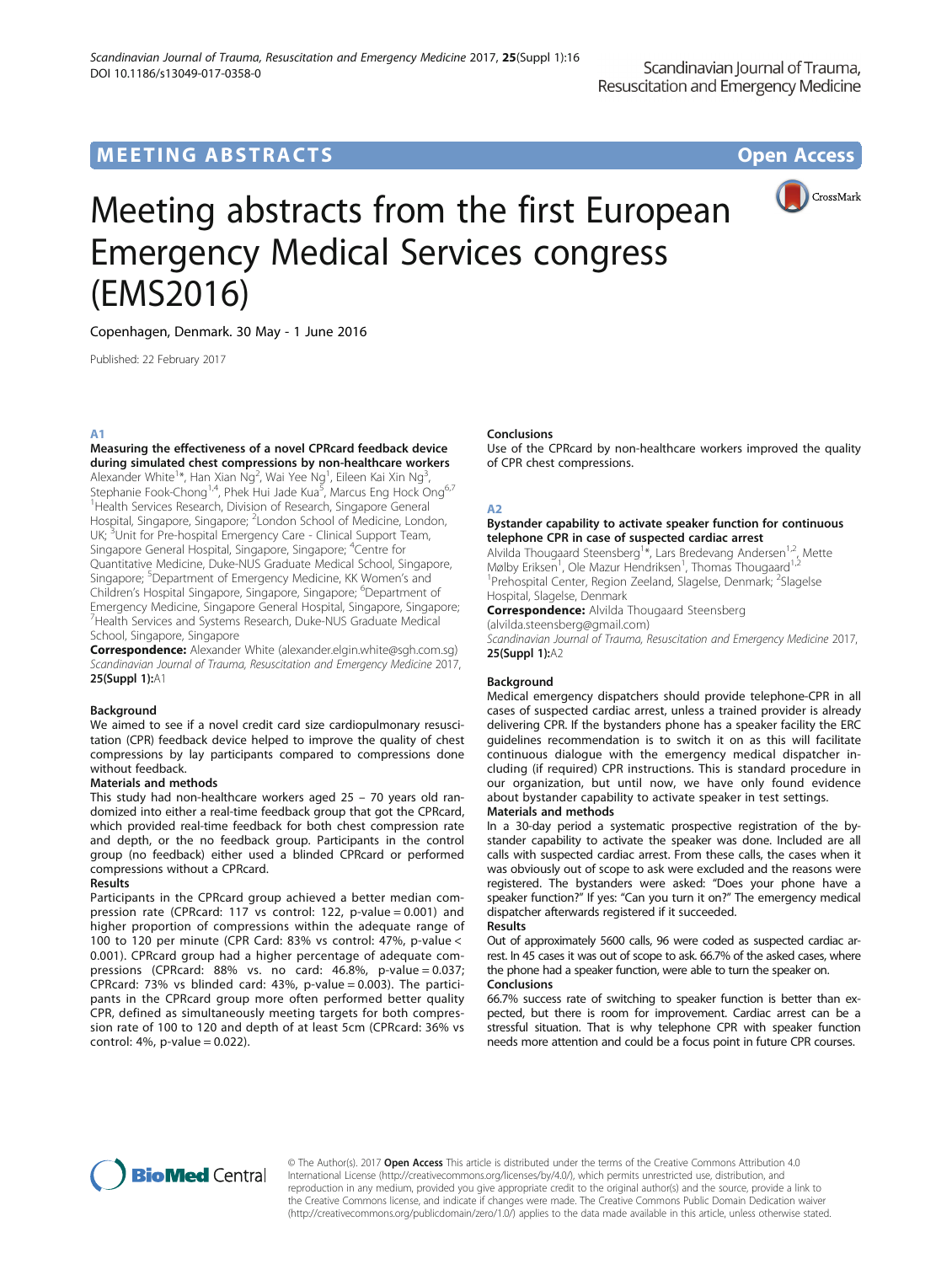# Potential of unmanned aerial vehicles (UAV) to save lives in simulated out-of-hospital-cardiac-arrest - the Drone trial

Andreas Claesson<sup>1</sup>\*, J. Lennartsson<sup>2</sup>, L. Svensson<sup>1</sup>, M. Ringh<sup>1</sup>, J. Hollenberg<sup>1</sup>, P. Nordberg<sup>1</sup>, M. Rosenqvist<sup>3</sup>, T. Djarv<sup>1</sup>, S. Österberg<sup>1</sup> , D. Fredman<sup>1</sup>, Y. Ban<sup>2</sup>

<sup>1</sup> Karolinska Institutet, Department of Medicine, Solna, Center for Resuscitation Science, Stockholm, Sweden; <sup>2</sup>The Royal Institute of Technology (KTH), School of Architecture and the Built Environment, Department of Urban Planning and Environment, Division of Geoinformatics, Stockholm, Sweden; <sup>3</sup>Karolinska Institutet, Department of Clinical Science, Danderyd University Hospital, Stockholm, Sweden Correspondence: Andreas Claesson (andreas.claesson@telia.com)

Scandinavian Journal of Trauma, Resuscitation and Emergency Medicine 2017, 25(Suppl 1):A3

# Background

Early cardiopulmonary resuscitation (CPR) and use of an automated external defibrillator (AED) can increase 30-day survival from 10% up to 70%. An unmanned aerial vehicle (UAV) might have a role in transporting an AED to the site of an OHCA. The aim of this experimental study was to describe the potential benefit of an UAV system for delivery of an AED in a rural environment.

# Materials and methods

Optimal placement and response times for AED equipped UAV were calculated using GIS-models based on two weighting alternatives. UAV delivery testflights were performed using three different techniques.

# Results

All OHCA cases with a cardiac aetiology  $n = 7923$  in Stockholm county 2006-2013 were analyzed. Ten optimal locations with a 10 km radius in the greater Stockholm area were identified for implementation of UAV systems. With a simulated 50/50 weighting  $n = 7905$  cases were found primarily in the city centre. The UAV arrived before EMS in 32% of cases with a mean timesaving of 1.5 min. With a simulated 80/20 weighting including  $n = 134$  OHCA cases in primarily remote areas, the UAV arrived before EMS in 93% of cases with a mean timesaving of 19 min. Delivery of the AED in testflights  $n = 14$  was successful in favourable conditions within sight primarily by latch-released technique or by landing the UAV on flat ground.

# Conclusions

By using GIS models optimal placement of UAV systems can be calculated. These locations might in the future significantly reduce time to defibrillation and serve as a complement to EMS services.

# A4

# Prehospital patient safety incidents – a description based on a national mandatory reporting system

Anne-Sophie Löwe<sup>1\*</sup>, Jacob Nielsen<sup>2</sup>, Martin Zimling<sup>1</sup>, Jakob Schmidt<sup>3</sup> , Freddy Lippert<sup>1</sup>

<sup>1</sup> Emergency Medical Services Copenhagen, University of Copenhagen, Copenhagen, Denmark; <sup>2</sup>Unit of Quality and Patient Safety, Copenhagen, Denmark; <sup>3</sup> Falck Emergency, Copenhagen, Denmark

**Correspondence:** Anne-Sophie Löwe (anne-

sophie.kyndlo.loewe.02@regionh.dk)

Scandinavian Journal of Trauma, Resuscitation and Emergency Medicine 2017, 25(Suppl 1):A4

# **Background**

Registration and analysis of patient safety incidents (PSIs) is recommended as a method to improve patient safety in the prehospital setting – a method used in-hospital. Research concerning prehospital patient safety is sparse. In Denmark, a mandatory reporting system has been implemented for the Emergency Medical Services (EMS) since 2011 to register prehospital PSIs. This study aims to describe two years of reported prehospital PSIs in EMS Copenhagen based on PSI reports from the Danish mandatory reporting system.

# Materials and methods

The Capital Region of Denmark serves a population of 1,7million and approx. 180,000 ambulance tasks are being performed yearly. PSI reports regarding cases related to the ambulance service in the Capital Region from the years 2013-2014 were included and categorized into 14 main categories based on the primary issue. The profession of the reporter and the location of the incidents were noted.

# Results

In total, 264 PSI were reported (1 : 1400 cases). The majority were concerning: "Equipment" (29.2%), "Organization" (14.8%), "Prehospital treatment" (13.6%), "Medication" (11.7%), and "Interhospital transportation" (8.3%). The PSIs were mainly reported by the ambulance personnel (EMTs and paramedics; 58.0%) or nurses from hospitals (28.8%). 84.5% of cases concerned ambulances and 11% included the physician staffed mobile critical care unit.

# **Conclusions**

The implementation of a prehospital reporting system to PSIs was successful, and 264 events have been reported in 2 years in EMS Copenhagen. The most frequent category reported are safety issues concerning equipment. Most of the PSIs are reported by the ambulance personnel themselves.

#### A5

#### Geographical clustering of service goal fulfillment for emergency ambulances in the Capital Region of Denmark

Annette K Ersbøll<sup>1</sup>\*, Thea Palsgaard Møller<sup>2</sup>, Mikkel D. Jørgensen<sup>2</sup> , Freddy Lippert<sup>2</sup>

<sup>1</sup>University of Southern Denmark, National Institute of Public Health, Copenhagen, Denmark; <sup>2</sup>Emergency Medical Services Copenhagen, University of Copenhagen, Copenhagen, Denmark

Correspondence: Annette K Ersbøll (ake@niph.dk)

Scandinavian Journal of Trauma, Resuscitation and Emergency Medicine 2017, 25(Suppl 1):A5

# **Background**

Ambulance response time (RT) is a common quality indicator in Emergency Medical Services (EMS). Service goals have been developed to increase the EMS quality, including RT target values. Target values were: 13 min and 25 min for 90% of the ambulances dispatched with highest priority 1 and priority 2, respectively. We aimed at examining and identifying areas with significantly higher proportion of calls with RT above the recommended target values.

# Materials and methods

A total of 146,256 calls were included in the analysis from the Capital Region of Denmark with a catchment area of 1.7 mill individuals. Data were electronically collected and included geographical location of pick-up, priority response level, and RT. Small-area estimation methods were used to estimate smooth maps of the geographical distribution of the proportion of calls with RT above the target values. Spatial clustering was performed using spatial scan statistics to identify areas with significantly higher proportions of calls with RT above the target values.

#### Results

The median RT was 6:05 min and above the target value in 5.6% of priority 1 ambulances. For priority 2 ambulances, the median RT was 13:25 min and 12.4% were above the target value. Areas with significantly higher proportions of calls with RT above the target values were identified for both response priority levels with some overlap between the clusters.

#### Conclusions

Using geographical methods areas with a significantly higher proportion of long RT were identified and can be used to allocate resources to improve RT in certain areas.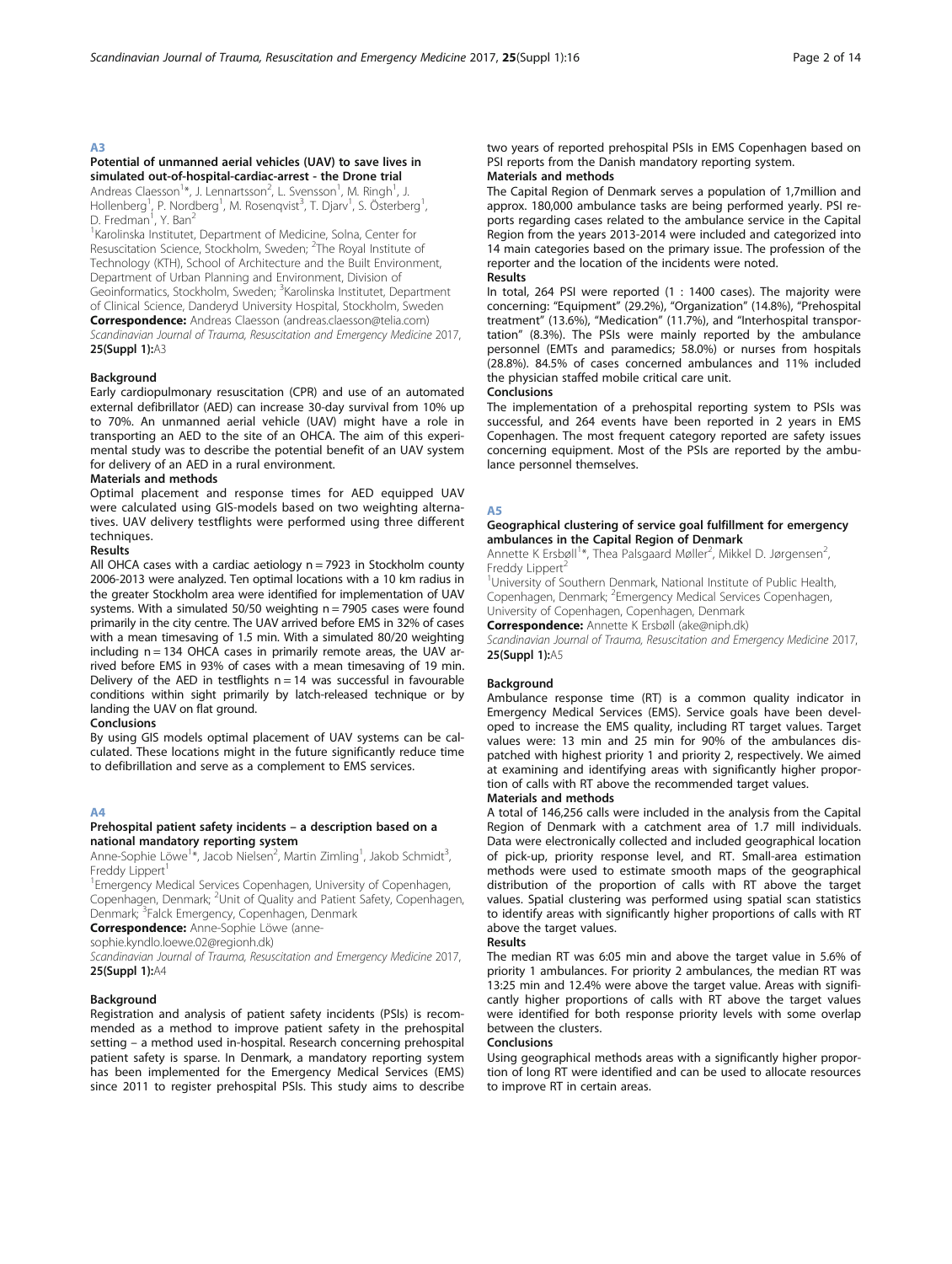# Association between prehospital physician involvement and survival after out-of-hospital cardiac arrest: a Danish nationwide observational study

Annika Hamilton<sup>1\*</sup>, Jacob Steinmetz<sup>2,3</sup>, Mads Wissenberg<sup>2</sup>, Christian<br>Torp-Pedersen<sup>4</sup>, Freddy Lippert<sup>2</sup>, Lars Hove<sup>1,2</sup>, Nicolai Lohse<sup>1,3\*</sup><br><sup>1</sup> Dopartment of Apastrbosiology and Intensive Care Hyidovre Host <sup>1</sup>Department of Anaesthesiology and Intensive Care, Hvidovre Hospital, University of Copenhagen, Copenhagen, Denmark; <sup>2</sup>Emergency Medical Services Copenhagen, University of Copenhagen, Copenhagen, Denmark; <sup>3</sup>Department of Anaesthesia, Centre of Head and Orthopaedics, Rigshospitalet, University of Copenhagen, Copenhagen, Denmark; <sup>4</sup>The Institute of Health, Science and Technology, Aalborg University, Aalborg, Denmark

Correspondence: Annika Hamilton (niclohse@gmail.com)

Scandinavian Journal of Trauma, Resuscitation and Emergency Medicine 2017, 25(Suppl 1):A6

# Background

Sudden out-of-hospital cardiac arrest (OHCA) is an important public health problem. While several indicators are known to improve survival, the impact of physician-delivered advanced cardiac life support for OHCA is unclear. We aimed to assess the association between prehospital physician involvement and 30-day survival.

# Materials and methods

Observational study including persons registered with first-time OHCA of any cause in the Danish Cardiac Arrest Registry during 2005-2012. The association between 30-day survival and involvement of a physician at any time before arrival at the hospital was assessed in a multivariable propensity score-matched logistic regression model. Secondary outcomes were 1-year survival and return of spontaneous circulation (ROSC) before arrival at the hospital.

#### Results

21,165 persons with OHCA during 2005-2012 were included. The proportion of OHCAs with physician involvement increased from 57.1% in 2005 to 67.9% in 2012 (test for trend,  $p < 0.001$ ). During the same time period, 30-day survival increased from 5.8% in 2005 to 11.5% in 2012 (p < 0.001). Overall, 10.8% of OHCA patients with physician involvement and 8.1% of OHCA patients without physician involvement before arrival at hospital were alive after 30 days, crude Odds Ratio (OR) =  $1.37(95\%$  CI =  $1.24-1.51$ ), adjusted OR =  $1.18$  (95% CI = 1.04-1.34). Physician involvement was also positively associated with ROSC upon arrival at the hospital,  $OR = 1.09$  (95% CI = 1.00-1.19); and with 1-year survival,  $OR = 1.13$  (95% CI = 0.99-1.29).

#### Conclusions

In this large population-based observational study, we found prehospital physician involvement after OHCA associated with better 30-day survival. This association was also found for ROSC on arrival, but with less certainty for 1-year survival.

# A7

#### The development and delivery of a course for coordinating teams in the Emergency department

Bodil Thorsager\*, Hanne Bonde, Maria Birkvad Rasmussen, Doris Østergaard

Copenhagen Academy for Medical Education and Simulation, Copenhagen, Denmark

Correspondence: Bodil Thorsager (bodil.thorsager@dadlnet.dk) Scandinavian Journal of Trauma, Resuscitation and Emergency Medicine 2017, 25(Suppl 1):A7

# Background

The aim of the educational endeavour was to develop and deliver a course to improve communication, coordination and workflow in the coordinating teams of physicians and nurses in an Emergency Department.

#### Materials and methods

A needs analysis consisting of observations, workshops and discussions with management and staff members was conducted. The workshop participants mapped the workflow with related responsibilities and tasks. Challenges and suggestions for solutions were identified and discussed. Important challenges included issues related to shared decision-making and leadership, particularly when the flow of emergency patients was high. A checklist was developed to structure the communication about the patients' conditions and staff members' availability. A simulation based training course for the coordinating teams were developed. A screen similar to what staff use in their daily work was developed and used during the simulations to make these as similar to real life as possible. A pre – and post questionnaire to evaluate their selfassessment of competence and an evaluation form were developed (5 point Likert-scale)

#### Results

Seven sessions for 14 teams were conducted. Sixteen coordinating nurses and fourteen physicians were trained. The participants evaluated the team joint situation awareness, decision-making and leadership higher after the course. The staff evaluated the simulations as relevant and the ability to transfer learning to practice to 4.7 and 4.3, respectively.

#### Conclusions

The needs assessment provided valuable input to the content of the course. The coordinating team members evaluated the simulations as relevant and useful for the practice.

# A8

# Prognosis of poisoned patients with specific ECG changes in the emergency department - a cohort study

Camilla Schade Hansen<sup>1\*</sup>, Mikkel Brabrand<sup>1,2</sup>, Annmarie Lassen<sup>1</sup> <sup>1</sup>Department of Emergency Medicine, Odense University Hospital Odense, Denmark; <sup>2</sup>Department of Emergency Medicine, Hospital of South West Jutland, Esbjerg, Denmark.

Correspondence: Camilla Schade Hansen

(camilla.schade.hansen@rsyd.dk)

Scandinavian Journal of Trauma, Resuscitation and Emergency Medicine 2017, 25(Suppl 1):A8

# **Background**

Poisoning has previously been associated with specific ECG changes, however the clinical impact of these changes remains unknown. The aim of this study is to investigate if corrected QT (QTc) prolongation, QRS widening, tachycardia, and bradycardia are associated with increased mortality within 30 days after arrival to the emergency department (ED).

#### Materials and methods

A register based observational prospective cohort study, including all adult (≥18 years) first time admissions to the ED of Odense University Hospital from 1 October 2013 to 30 September 2014 with suspected poisoning. We calculated the proportion of death, including a 95% CI based on Poisson distribution, within 30 days for poisoned patients with and without an ECG change.

#### Results

597 patients arrived with suspected poisoning (52.1% men, mean age 44 SD 19), and 425/597 (71.2%) had an ECG recorded. An ECG change, defined as prolonged QTc (≥450 ms men, ≥460 ms women; Framingham formula), QRS widening (≥120 ms), tachycardia (≥100 beats/min), or bradycardia (≤50 beats/min) occurred in 125/425 (29.4%). Overall 7/425 (1.6%; 95% CI 0.7-3.4) patients died within 30 days after arrival to the ED. Among patients with an ECG change 30 days mortality was 5/125 (4%; 95% CI, 1.3-9.3) compared to 2/300 (0.7%; 95% CI 0.08-2.4) in patients without ECG changes. 31/425 (7.3%) had QTc prolongation, 2/31 (6.3%; CI 95% 0.8-23.3) died within 30 days.

#### Conclusions

We found no significant difference in 30-days mortality comparing poisoned patients with ECG changes to poisoned patients without ECG changes, however the risk of type 2 error is considered high.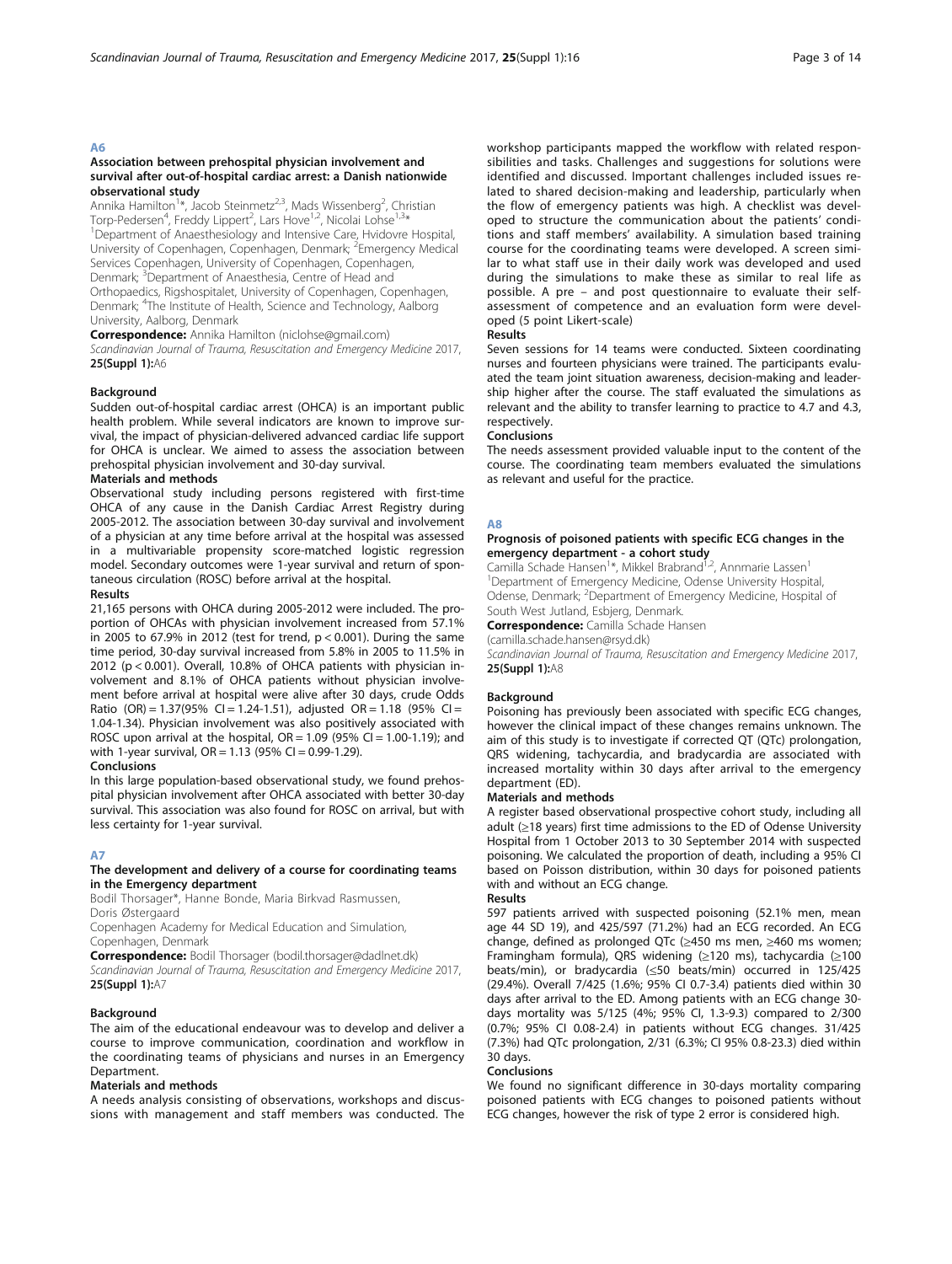# A cross sectional study linking specific ECG changes to specific groups of poisonings in the emergency department

Camilla Schade Hansen<sup>1</sup>\*, Mikkel Brabrand<sup>1,2</sup>, Annmarie Lassen<sup>1</sup> <sup>1</sup>Department of Emergency Medicine, Odense University Hospital, Odense, Denmark; <sup>2</sup>Department of Emergency Medicine, Hospital of South West Jutland, Esbjerg, Denmark

Correspondence: Camilla Schade Hansen

(camilla.schade.hansen@rsyd.dk)

Scandinavian Journal of Trauma, Resuscitation and Emergency Medicine 2017, 25(Suppl 1):A9

# Background

Corrected QT (QTc) prolongation, QRS widening, tachycardia, and bradycardia have been described in poisonings, but prevalence in relation to specific groups of poisonings is unknown. We aimed at describing the prevalence of ECG abnormalities in specific poisonings in patients arriving to an emergency department (ED).

# Materials and methods

A descriptive register based cross sectional study including all first time admissions among adult patients, arriving at the ED of Odense University Hospital with a diagnose of poisoning (ICD-10 code T36\*- T65\*), from 3 December 2012 to 30 December 2014. We divided poisonings into 5 main groups: (1) Analgesics and drugs of abuse, (2) cardiovascular, (3) psychotropic, (4) chemical and biological substances, non-medical, and (5) others.

# Results

427 (47.8% male, mean age 42 SD 18) patients were included. 368/427 (86.2%) had an ECG recorded. QTc prolongation (Framingham formula, cutoff 460 ms women, 450 ms men) was most prevalent in group 5 (7/ 48; 14.6%), followed by group 4 (2/32; 6.3%), 1 (10/171; 5.8%), and 3 (3/ 114; 2.6%). Extreme QTc prolongation (≥500 ms) occurred in 5/368 (1.4%) of patients, distributed among group 1, 3 and 5. 11/368 (3.0%) had QRS ≥120 ms, with 4/48 (8.3%) observed in group 5. Tachycardia (≥100 beats/min) was frequent in all groups, ranging from 4/32 (12.4%) in group 4 to 26/114 (22.8%) in group 3, while bradycardia (≤50 beats/ min) was infrequently observed.

# Conclusions

Patients poisoned by miscellaneous substances had the highest prevalence of QTc prolongation while tachycardia was most common in the groups of psychotropic and analgesics including drugs of abuse.

# A10

# The use of medical simulation in introducing Ebola protection procedures to health care professionals

Cilia Kjer<sup>1\*</sup>, Mathias Holgersen<sup>1,2</sup>, Sandra Viggers<sup>1,2</sup>

<sup>1</sup>SATS, Students' Society for Anesthesiology & Traumatology,

Copenhagen, Denmark; <sup>2</sup>Copenhagen Academy for Medical Education and Simulation, Herlev, Denmark

Correspondence: Cilia Kjer (ckwk2@hotmail.com)

Scandinavian Journal of Trauma, Resuscitation and Emergency Medicine 2017, 25(Suppl 1):A10

# Background

Ebola is a single-stranded RNA virus that causes haemorrhagic fever. The 2014 outbreak in West Africa resulted in >28,000 cases. The mortality rate is 29%-67% depending on the country of treatment. The importance of global preparedness was emphasized in Texas where healthcare professionals (HCP) became infected with Ebola due to insufficient use of personal protective equipment (PPE). The donning and doffing (D&D)-procedures for PPE are extensive and time consuming. This may increase the risk of HCP not adhering to guidelines if not properly trained. This abstract presents a way to use medical simulation in introducing HCP to the use of Ebola-PPE.

# Materials and methods

We developed a medical simulation in Ebola-PPE for use at an emergency medicine course. Precourse the participants were asked to review a guideline on D&D procedures. The scenario included a simulated flight to Sierra Leone. A video demonstration of Ebola-PPE and general information about Ebola was shown during the flight.

# Results

38 out of 60 participants evaluated the simulation. A total of 92% of the participants totally or partially agreed that the simulation have increased their knowledge. 95% totally or partially agreed that the setting of the simulation added to the realism of the scenario. **Conclusions** 

This simulation scenario is an easy and inexpensive way to educate people in Ebola-PPE and the scenario can be made in a simple classroom setting. To ensure correct learning outcome a facilitator familiar with D&D-procedures should assess the participants to ensure correct learning.

# A11

# Diagnoses and mortality in EMS-callers suffering chest pain

Claus Kjær Pedersen<sup>1\*</sup>, Morten Thingemann Bøtker<sup>2</sup>, Ingunn Skogstad Riddervold<sup>2</sup>, Christian Juhl Terkelsen<sup>1</sup>

<sup>1</sup>Department of Cardiology, Aarhus University Hospital, Skejby, Denmark; 2 Prehospital Emergency Medical Services, Aalborg, Central Denmark Region, Denmark

Correspondence: Claus Kjær Pedersen (clapes@rm.dk)

Scandinavian Journal of Trauma, Resuscitation and Emergency Medicine 2017, 25(Suppl 1):A11

# Background

Chest pain might indicate life-threatening conditions, e.g. acute coronary syndrome (ACS) and acute myocardial infarction (AMI), but also a range of other low-risk conditions. In Denmark, ambulance dispatch is criteria-based. The aim of this study was to investigate the proportion of patients assigned the dispatch criteria "Chest pain – suspected heart disease" subsequently diagnosed with ACS or AMI and the associated mortality.

# Materials and methods

Population-based follow-up study of patients calling 112 in the Central Denmark Region from October 1 2011 to December 31 2014. Diagnoses according to the 10th version of the International Classification of Disease (ICD-10) were retrieved from the Danish National Patient Registry. Vital status from the Danish Civil Registration System was retrieved using a censor date of November 26 2015. Long-term mortality was compared using Cox proportional hazards regression. Results

Of the total 75,696 112-calls, 8555 patients suffered from chest pain. ACS was confirmed in 11% ( $n = 949$ ), including AMI in 8% ( $n = 700$ ). 30-day mortality was 1.7% (95% Cl 1.4 – 2.0) in patients not diagnosed with ACS and 2.2% (95% CI 1.5 – 3.4) in patients diagnosed with ACS. Long-term mortality was higher in patients diagnosed with ACS with a HR of 1.24 (95% CI 1.04 – 1.5) compared to patients not diagnosed with ACS.

# Conclusions

In patients calling 112 due to chest pain, only 11% is diagnosed with ACS and 8% with AMI. Mortality in these patients is slightly higher when a diagnosis of ACS is confirmed.

# A12

# Transport, treatment and level of care when helicopter evacuation is not accessible; a retrospective descriptive study

Dag S Nystøyl  $1,2^*$ , S. Hunskaar<sup>2,3</sup>, E. Zakariassen<sup>1,</sup>

<sup>1</sup>Department of Research, Norwegian Air Ambulance Foundation Drøbak, Norway; <sup>2</sup>National Centre for Emergency Primary Health Care, Uni Research Health, Bergen, Norway; <sup>3</sup>Research Group for General Practice, Department of Global Public Health and Primary Care, University of Bergen, Bergen, Norway

Correspondence: Dag S Nystøyl (dag.nystoyl@uni.no) Scandinavian Journal of Trauma, Resuscitation and Emergency Medicine 2017, 25(Suppl 1):A12

# Background

Air ambulances in Norway do not achieve full regularity, mainly due to weather conditions. There is lack of knowledge about transport, treatment and level of care when the air ambulance is not able to fly. The aim was to describe alternative transport and patient care.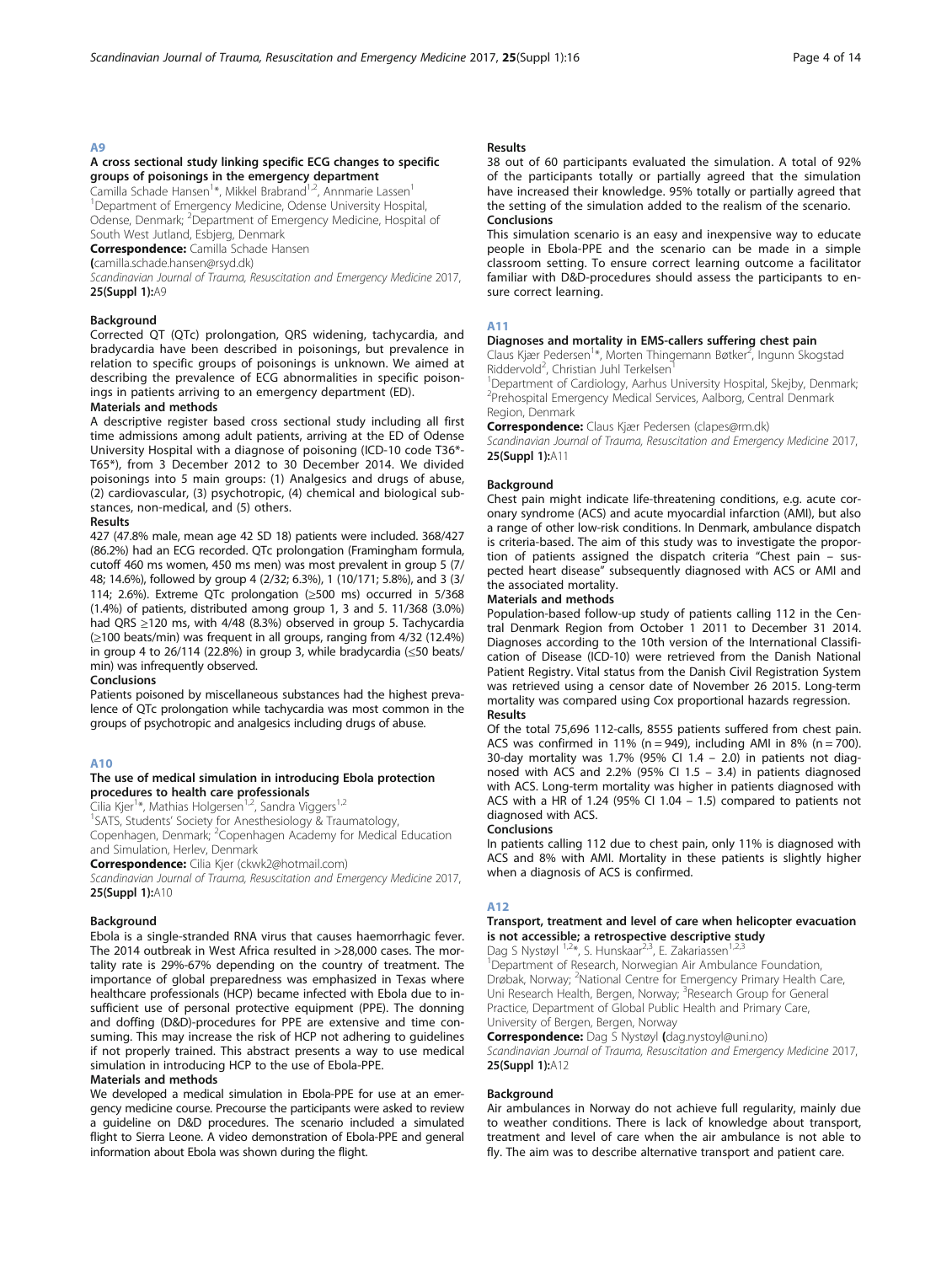# Materials and methods

Data based on all rejected and aborted helicopter missions in the county of Sogn & Fjordane in Norway from 2010-2013 was obtained. Excluded were all missions cancelled due to no medical need. We obtained data from the records of the Emergency Medical Communication Centre and prehospital services. Descriptive data analyses was performed.

#### Results

We included 183 missions with 191 patients. Median age of the patients was 58 years (25%-75% percentiles: 30 – 71) and 61% was male. Of the patients 68% were located outside hospital and all was transported with ground ambulance. GP on call was alarmed in 89% and responded with a call out in 50%. A physician followed 24% of the patients during transport. Of the patients 90% was transported to a hospital. No treatment was given in 26%, while 16% was given oxygen.

# Conclusions

In contrast to the request of air ambulance majority of the patients was treated and transported to hospital by ground ambulance without a physician involved during transport. In 42% of the patient no treatment or oxygen only was given.

#### A13

# Expanding the first link in the chain of survival - dispatchers referral of callers to AED locations

David Fredman<sup>1\*</sup>, Leif Svensson<sup>1</sup>, Yifang Ban<sup>2</sup>, Martin Jonsson<sup>1</sup>, Jacob Hollenberg<sup>1</sup>, Per Nordberg<sup>1</sup>, Mattias Ringh<sup>1</sup>, Mårten Rosenqvist<sup>3</sup> , Margareta Lundén<sup>4</sup>, Andreas Claesson<sup>1</sup>.<br><sup>1</sup>Karolinska Institutet, Department of M

<sup>1</sup> Karolinska Institutet, Department of Medicine, Solna & Center for resuscitation Science Södersjukhuset, Stockholm, Sweden; <sup>2</sup>KTH Royal Institute of Technology, Department of Urban Planning & Environment, Division of Geoinformatics, Stockholm, Sweden; <sup>3</sup>Karolinska Institutet, Department of clinical sciences, Danderyds sjukhus, Stockholm, Sweden; 4 SOS alarm AB, Dispatch center, Stockholm, Sweden

Correspondence: David Fredman (david.a.fredman@ki.se)

Scandinavian Journal of Trauma, Resuscitation and Emergency Medicine 2017, 25(Suppl 1):A13

#### **Background**

The dispatch center constitutes the first link in the chain of survival in cases of out-of-hospital cardiac arrest (OHCA). Dispatchers play an important role and should according to current guidelines provide callers with instructions in telephone-assisted cardiopulmonary resuscitation (T-CPR) and the locations of automated external defibrillators (AED). The aim of this study was to investigate if dispatchers refer callers to nearby AED in suspected OHCA when provided with a tool to identify AED locations during emergency calls.

#### Materials and methods

An application with real-time information on AED locations were provided to four dispatch centers in Sweden. Retrospectively, a geographic information system was used to identify cases of suspected OHCA located ≤100 meters from an AED and audio recordings of these calls were assessed to evaluate the rate of AED referral by dispatchers.

#### Results

3009 calls concerning suspected OHCA were handled at the four dispatch centers during seven consecutive months in 2014 and in 6.6% (200/3009) an AED was ≤100 meters of the suspected OHCA. In 24% (47/200) of these cases the AED was accessible and the caller was not alone on scene and could be referred to the AED without jeopardizing T-CPR. In 4.3% (2/47) the dispatcher referred the caller to the nearby AED.

#### Conclusions

Limited AED accessibility and the fact that the caller was alone on scene made AED referral by dispatchers rare. For such a system to be effective must not only the numbers of AED in society improve but also the access hours of these AED.

# A14

# Are AED located where OHCA occur? - a mismatch in AED installation in areas with similar OHCA incidence in Stockholm Sweden

David Fredman<sup>1\*</sup>, Martin Jonsson<sup>1</sup>, Jan Haas<sup>2</sup>, Leif Svensson<sup>1</sup>, Yifang Ban<sup>2</sup>, Andreas Claesson<sup>1</sup>

<sup>1</sup> Karolinska Institutet, Department of Medicine, Solna & Center for resuscitation Science Södersjukhuset, Stockholm Sweden; <sup>2</sup>KTH Royal Institute of Technology, Department of Urban Planning & Environment, Division of Geoinformatics, Stockholm, Sweden

Correspondence: David Fredman (david.a.fredman@ki.se)

Scandinavian Journal of Trauma, Resuscitation and Emergency Medicine 2017, 25(Suppl 1):A14

#### Background

Early defibrillation in out-of-hospital cardiac arrest (OHCA) increases survival. Optimal locations for automated external defibrillators (AED) are debated and the number of AED in Stockholm is increasing. Yet, annual OHCA incidence in public locations is relatively unchanged. We hypothesize that AED distribution follows the historic incident locations of public OHCA in Stockholm and aim to visualize this spatial relation and to calculate the distance between OHCA and AED.

# Materials and methods

Geographic locations of  $n = 1,828$  public available AED as of Dec. 31st 2013 were obtained from the Swedish AED registry and merged with coordinates of  $n = 804$  public OHCA during 40 months in Stockholm. In areas defined by the standardized pan-European digital mapping tool, Urban Atlas (UA), OHCA and AED proportions were visualized and median distances were calculated.

Results

In the two areas with the highest public OHCA incidence, low-density urban fabric area (29.7%) and industrial/commercial area (28.4%) the AED distribution was 9.6% and 59.0% respectively. The median distance from OHCA to AED in these two areas were 461.9 meter and 141.6 meter respectively.

#### Conclusions

AED distribution does not follow public OHCA incidence in Stockholm County; there is a mismatch in AED distribution in areas with similar OHCA incidence and also a three-times-greater median distance. Standardized digital mapping tools like UA can be used to perform similar calculations and comparisons in or between other countries or regions. This could shine a light on low AED use by visualizing areas of mismatch with high OHCA incidence and low AED numbers.

#### A15

#### Clinical Telephone Triage and Advice in the Azorean archipelago: establishing the clinical utility and safety of the Manchester Triage System

Filipe Ribeiro<sup>1\*</sup>, Mark Newton<sup>2</sup>, Paulo Freitas<sup>3</sup>, Dario Rocha<sup>1</sup>, Emilio Leal<sup>1</sup> , Nuno Santos<sup>1</sup>, Tania Cortez<sup>1</sup>, Stephanie Allmark<sup>2</sup>, Janet Marsden<sup>4</sup> 1 Serviço Regional de Protecção Civil e Bombeiros dos Açores, Lisbon, Portugal; <sup>2</sup>North West Ambulance Service, Manchester, UK; <sup>3</sup>Hospital Dr Fernando da Fonseca, Grupo Português de Triagem, Lisbon, Portugal; 4 Manchester Metropolitan University, Manchester, UK

Correspondence: Filipe Ribeiro (Filipemribeiro@gmail.com)

Scandinavian Journal of Trauma, Resuscitation and Emergency Medicine 2017, 25(Suppl 1):A15

#### **Background**

The Azorean archipelago consists of nine islands spread across 600 kilometers and whilst call volumes are manageable, the need to manage resources effectively is crucial. The primary objective of the study was to implement a new telephone triage system, evaluate its safety, and the resulting impact on pre-hospital emergency response in the Azores.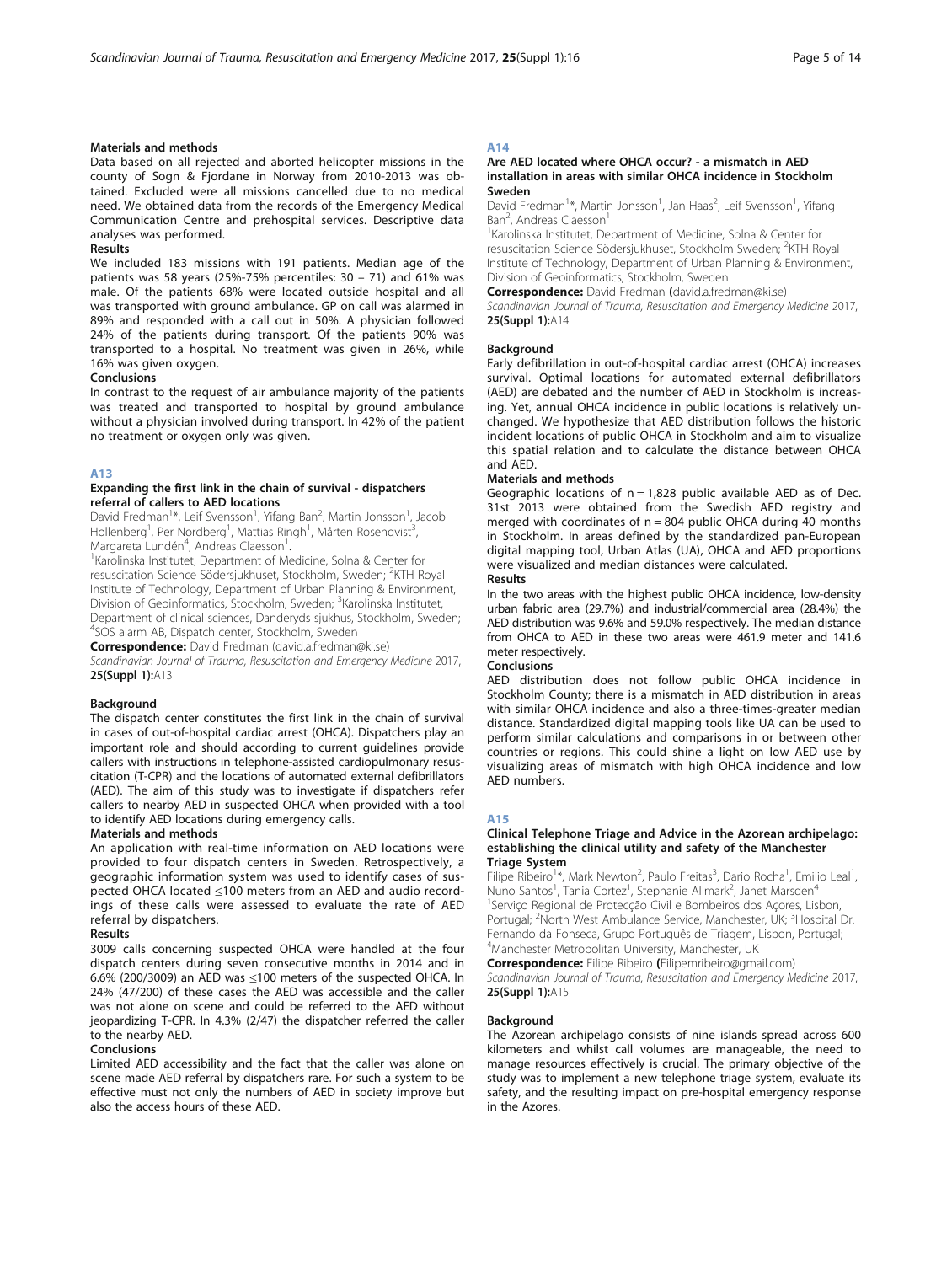# Materials and methods

Over 18 months, patients accessing care via 112 were triaged trough the Manchester Triage System Telephone Triage and Advice (MTS/TTA). Results were evaluated against a set of evaluation criteria.

# Results

Implementation of MTS/TTA changed the response profile of emergency services in the Azores. There has been a reduction of high priority responses, and a corresponding increase in self-care and alternative services. Ability to respond to high acuity patients improved from 74.1% to 99.6%. Patient satisfaction remains high and there have been significant system benefits as a result of better resource utilisation. Audit has revealed high levels of compliance to clinical application of the system. Conclusions

The impact on resource utilisation led to an improvement in the ability to respond to emergencies, generating system wide savings, both of which have the potential to provide clinical benefits overall. Further work is needed to evaluate the direct referral of patients into a fragmented primary care system.

# A16

# Can CCTV improve the dispatcher's situation awareness and their ability to lead the bystanders?

Gitte Linderoth<sup>1\*</sup>, Freddy Lippert<sup>1</sup>, Thea Palsgaard Møller<sup>1</sup>, Doris Østergaard<sup>2</sup> <sup>1</sup> Emergency Medical Services Copenhagen, University of Copenhagen, Copenhagen, Denmark; <sup>2</sup>Copenhagen Academy for Medical Education and Simulation, Herlev, Denmark

Correspondence: Gitte Linderoth (gitte.linderoth@gmail.com)

Scandinavian Journal of Trauma, Resuscitation and Emergency Medicine 2017, 25(Suppl 1):A16

#### **Background**

Emergency medical dispatchers' identification of out-of-hospital cardiac arrest (OHCA) through emergency calls and provision of telephone assisted cardiopulmonary resuscitation (t-CPR) take place in a complex nonvisual work environment. We aimed at exploring emergency medical dispatchers' perceived benefit with additional knowledge from CCTV in handling out-of-hospital cardiac arrest (OHCA).

# Materials and methods

We performed an explorative interview study with dispatchers who handled an emergency call concerning OHCA captured on CCTV. We analysed the dispatchers' perception of the bystander response and their reflections after seeing the CCTV. The interview participant first listened the to the emergency call and describe their perception of the scenario before seeing the CCTV recording. Afterwards, a semistructured individual interview was conducted. Qualitative analysis based on thematic content analysis was used, with focus on the interval until the arrival of the ambulance.

# Results

Based on 10 interviews, the main perceived benefits of seeing the CCTV were saved time, improved t-CPR and enhanced ability for the dispatcher to lead a team. Time could be saved because of faster identification, more focused questions and earlier information about the safety at the scene. The dispatcher could ensure the quality of CPR, see the bystanders and the physical position of the caller, correct misleading information and obtain the same and shared perception of the situation as the bystanders, easing communication.

# Conclusions

The CCTV enhances the dispatcher situation awareness, which might save time and improve their ability to assist and lead the bystanders indicating that CCTV or use of smartphones could improve t-CPR.

# A17

# Facilitating bystander CPR – a social anthropological study of behavioral change on the Danish island of Bornholm

Grethe Thomas<sup>1\*</sup>, Anne Møller Nielsen<sup>2</sup>, Gertrud Øllgaard<sup>3</sup>

<sup>1</sup>TrygFonden, Virum, Denmark; <sup>2</sup>Department of Anaesthesia, Centre of Head and Orthopaedics, Copenhagen University Hospital, Rigshospitalet, Copenhagen, Denmark; <sup>3</sup>NIRAS, Allerød, Denmark

Correspondence: Grethe Thomas (gt@trygfonden.dk)

Scandinavian Journal of Trauma, Resuscitation and Emergency Medicine 2017, 25(Suppl 1):A17

# Background

Bystander CPR (bCPR) increases survival after OHCA. However, knowledge about what makes laypeople perform bCPR is missing.

The aim of this study is to create new insights into the social mechanisms that increase readiness to perform bCPR.

# Materials and methods

From 2008-2010 an intervention was performed on Bornholm (Bornholm to the Rescue) with focus on education in BLS, implementation of AEDs and mass media focus on resuscitation, bCPR increased from 22% to 74% for witnessed OHCA.Three years after the intervention bCPR was 78%. To analyze this change a team of social anthropologists conducted fieldwork - observations of everyday situations and qualitative interviews with laypeople and healthcare professionals, journalists and other stakeholders.

#### Results

An essential finding is that domestication must take place to increase readiness to perform bCPR. Domestication refers to a socio-cultural process where new – technical, practical and moral – elements are incorporated into everyday life thereby laying the foundation for behavioral change. Central elements in this change were:

• A local initiator: anchored the project locally as a basis for support and commitment

- Local media: disseminated experiences with OHCA making bCPR relevant
- Courses at workplaces: embedded CPR skills in meaningful contexts
- MiniAnne®: an object to practice CPR skills and make the issue present in everyday life

• Public AEDs: a help in OHCA situations and a permanent reminder of one's obligation to act

# **Conclusions**

Bornholm to the rescue succeeded in domesticating these elements thereby enhancing many islanders' readiness to act. A new readiness to perform bCPR was developed through processes of domestication.

#### A18

# Factors associated with survival from emergency medical servicewitnessed out-of-hospital cardiac arrests: significance of early prehospital return of spontaneous circulation

Hideo Inaba<sup>1\*</sup>, Akira Yamashita<sup>1,2</sup>, Testuo Maeda<sup>1</sup>

<sup>1</sup>Department of Emergency Medical Science, Kanazawa University Graduate School of Medicine, Kanazawa, Japan; <sup>2</sup>Department of Cardiology, Noto General Hospital, Nanao, Japan

Correspondence: Hideo Inaba (mauriakoi@ybb.ne.jp)

Scandinavian Journal of Trauma, Resuscitation and Emergency Medicine 2017, 25(Suppl 1):A18

#### Background

To determine the factors associated with prehospital return of spontaneous circulation (ROSC) and one-month neurologically favorable survival in emergency medical service (EMS)-witnessed out-of-hospital cardiac arrests (OHCAs).

# Materials and methods

From the prospectively collected nationwide data on OHCAs between 2007 and 2012, complete dataset for 42,487 EMS-witnessed OHCAs without any prehospital involvement of physician was analyzed. Results

Prehospital ROSC was recorded in 14.6% (6,224) of the cases and intensely associated with one-month neurologically favorable survival: 38.4% (2,387/6,224) in the cases with prehospital ROSC and 2.4% (871/36,263) without prehospital ROSC (OR; 95%CI, 25.3; 23.2–27.5). Furthermore, the survival rate was more augmented when the ROSC was obtained earlier after witness: 46.4% (1,931/4,158) with early (<7 min after witness) ROSC. Most (3,788, 91.1%) of early ROSC was induced by basic life support and fundamental airway management: 1,523 cases with defibrillation and 2,165 without defibrillation. Late prehospital ROSC was significantly associated with prehospital advanced life support (ALS) procedures. The best-fit models obtained by multiple logistic regression analysis disclosed that early prehospital ROSC (12.4; 10.9–14.2 with no prehospital ROSC as reference, 1.81; 1.58–2.07 with late prehospital ROSC as reference), in addition to EMSperformed defibrillation (4.01; 3.65–4.41), was significantly associated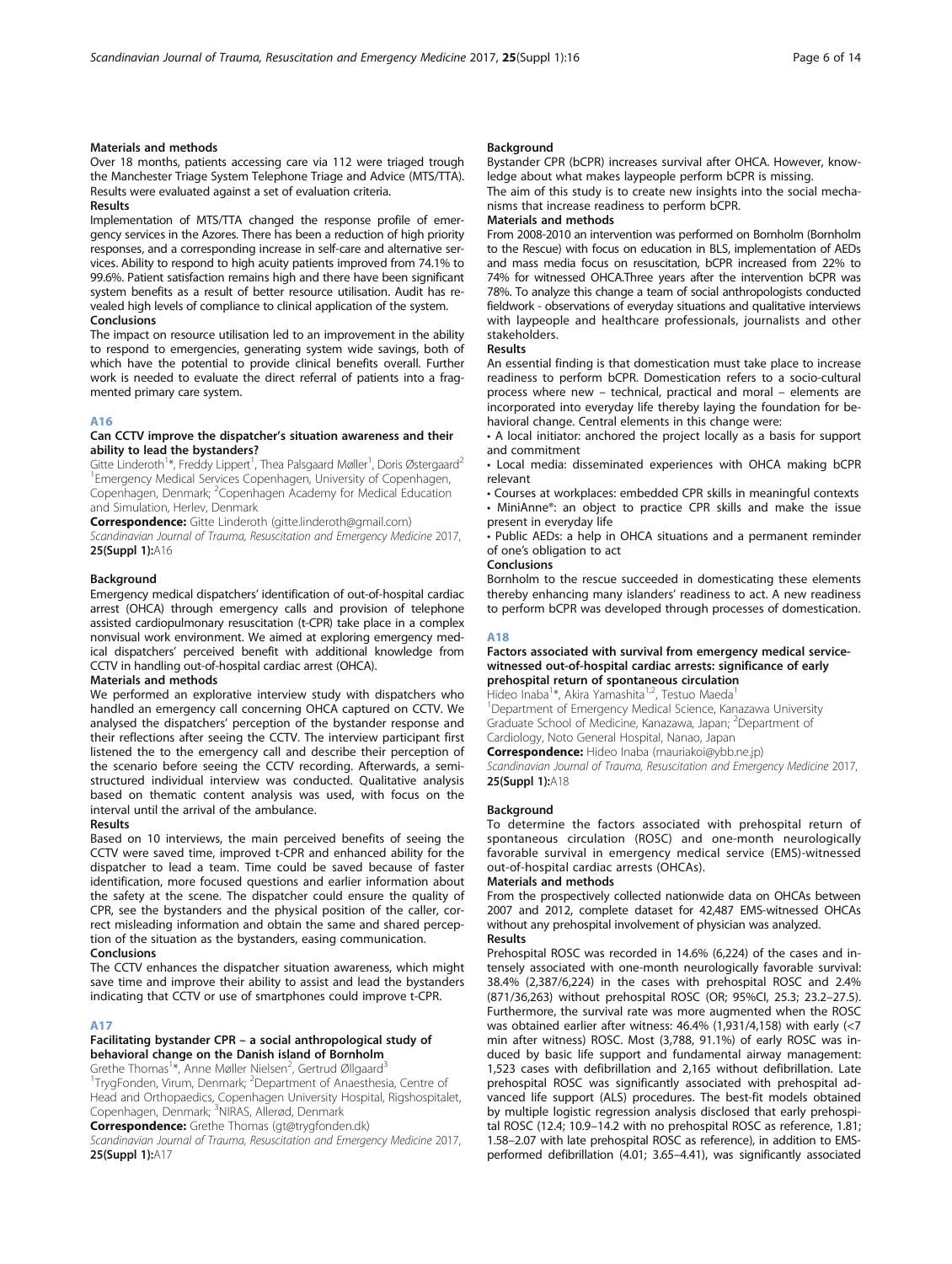with overall one-month neurologically favorable survival from EMSwitnessed OHCAs and that prehospital ALS procedures was associated with poor one-month outcome (0.38; 0.34–0.44).

# Conclusions

Standard basic life support and non-advanced airway management with or without defibrillation can yield early ROSC, which is potently associated with survival from EMS-witnessed OHCAs.

# A19

# First aid training in Norway: an overview of prevalence, providers, and legislation

Håkon Kvåle Bakke<sup>1,2\*</sup>, Tine Steinvik<sup>2</sup>, Johan Angell<sup>3,4</sup>, Torben Wisborg<sup>2,5,6</sup> 1 Mo i Rana Hospital, Helgeland Hospital Trust, Mo i Rana, Norway; 2 Anaesthesia and Critical Care Research Group, Faculty of Health Sciences, University of Tromsø, Tromsø, Norway; <sup>3</sup>Lawyers Leiros & Olsen AS, Tromsø, Norway; <sup>4</sup> Faculty of Law, University of Tromsø, Tromsø, Norway; <sup>5</sup>Hammerfest Hospital, Department of Anaesthesiology and Intensive Care, Finnmark Health Trust, Hammerfest, Norway; <sup>6</sup>Norwegian National Advisory Unit on Trauma, Division of Emergencies and Critical Care, Oslo University Hospital, Oslo, Norway

Correspondence: Håkon Kvåle Bakke (hakonkvalebakke@gmail.com) Scandinavian Journal of Trauma, Resuscitation and Emergency Medicine 2017, 25(Suppl 1):A19

#### Background

Bystander first aid can improve survival following out-of-hospital cardiac arrest or trauma. Thus, providing first aid education to laypersons leads to better outcomes. In this study we aimed to assess the prevalence of first aid training in the Norwegian populace, to describe the organisation of first aid training, and to examine the legislation concerning first aid training and provision in Norway.

# Materials and methods

We conducted a telephone survey of 1,000 respondents who were representative of the Norwegian population. We also identified and interviewed entities that offered first aid training, and reviewed the legislation for laws and regulations governing first aid.

# Results

Among the respondents, 90% had received first aid training, and 54% had undergone first aid training within the last 5 years. The workplace was the most common source of first aid training. Of the 43% who had been in a situation requiring first aid, 89% had provided first aid in that situation. We identified 192 organisations and enterprises offering first aid training, which mainly adhered to guidelines of the Norwegian Resuscitation and First Aid Councils. We identified four regulations governing first aid, although first aid was frequently mentioned in preparatory legal work.

# **Conclusions**

A high proportion of the Norwegian population had first aid training, and interviewees reported high willingness to provide first aid. We identified several points that warrant further investigation, including the mode and content of first aid training, intent of legislation, and enactment of the first aid curriculum in the school system.

# A20

# Guidance to bystanders in trauma: Emergency Medical Communication Centres strive to identify indicated first aid measures

Håkon Kvåle Bakke<sup>1,2</sup>\*, Tine Steinvik<sup>2</sup>, Håkon Ruud<sup>3</sup>, Torben Wisborg<sup>2,4,5</sup> <sup>1</sup>Mo i Rana Hospital, Helgeland Hospital Trust, Mo i Rana, Norway; 2 Anaesthesia and Critical Care Research Group, Faculty of Health Sciences, University of Tromsø, Tromsø, Norway; <sup>3</sup>Clinic of Emergency Medical Services, University Hospital of Northern Norway Harstad, UNN Hospital Trust, Harstad, Norway; <sup>4</sup>Hammerfest Hospital, Department of Anaesthesiology and Intensive Care, Finnmark Health Trust, Hammerfest, Norway; <sup>5</sup>Norwegian National Advisory Unit on Trauma, Division of Emergencies and Critical Care, Oslo University Hospital, Oslo, Norway Correspondence: Håkon Kvåle Bakke (hakonkvalebakke@gmail.com) Scandinavian Journal of Trauma, Resuscitation and Emergency Medicine 2017, 25(Suppl 1):A20

# Background

Emergency Medical Communication Centres (EMCC) dispatch and allocate ambulance resources, and provide guidance to on-scene bystanders providing first aid. We aimed to 1) evaluate whether dispatcher guidance improved bystander trauma first aid and 2) to evaluate if the dispatcher and the on-scene EMS crew found similar need for first aid measures.

#### Materials and methods

For 18 months the crew of the first ambulance responding to trauma calls assessed and documented the first aid performed by bystanders using a standard form. The audio recording of the corresponding telephone calls from the bystanders to the EMCC were later reviewed. Results

A total of 311 trauma calls were included. Road traffic accidents and falls were the most common. The first aid measure free airway was found indicated by the first ambulance on scene in 26 patients, and EMCC advised to provide free airway for 62% (16/26) of these. CPR was indicated for 6 patients, and EMCC had given advice for 83% (5/ 6) of these. Hypothermia prevention was indicated for 179 patients, and EMCC had given advice for 30% (54/179) of these. We found no correlation between guidance from EMCC being given and whether the measure in question had been carried out correctly at the scene of accident ( $p = 0.3-0.6$ )

#### Conclusions

The Emergency Medical Communication Centres have trouble correctly identifying the trauma patients in need of several first aid measures. Guidance from EMCC did not seem to affect the quality of first aid on scene.

# A<sub>21</sub>

# The first resuscitation team: training elderly for 30:2 CPR with dispatcher assistance. A pilot test

Ingunn Anda Haug<sup>1</sup>\*, Tonje S. Birkenes<sup>1</sup>, Helge Myklebust<sup>1</sup>, Jo Kramer-Johansen<sup>2</sup>

<sup>1</sup> Laerdal Medical, Stavanger, Norway; <sup>2</sup> Norwegian National Advisory Unit on Prehospital Emergency Medicine (NAKOS), Oslo, Norway

Correspondence: Ingunn Anda Haug (ingunn.haug@laerdal.com)

Scandinavian Journal of Trauma, Resuscitation and Emergency Medicine 2017, 25(Suppl 1):A21

# **Background**

Guidelines 2015 recommends 30:2 for trained CPR providers. Mouth to mouth is difficult to perform even for trained providers, and telephone CPR can improve CPR quality. The main objective of this pilot study was to test if trained elderly lay people can perform quality compressions and ventilations (30:2) with dispatcher assistance.

# Materials and methods

Elderly lay people were first trained in T-CPR with chest compression only, and later in T-CPR with 30:2 CPR. A simulation test was performed before (pretest) and after (posttest) the 30:2 training. During the simulation, participants received dispatcher instructions to perform 230s of 30:2 CPR with continuous coaching. CPR performance was recorded using ResusciAnne (Laerdal Medical). Based on median ventilation volume provided in the pretest, participants were split to Group 1 (>600ml); Group 2 (200-600ml); Group 3 (<200ml). CPR performance data was analyzed from pretest to posttest.

#### Results

Twenty-nine people (age 57-83) participated. Pretest placed 20/29 participants in Group 1, 1/29 in Group 2 and 8/29 in Group 3, improving to 12/29, 15/29 and 2/29 in posttest, respectively. Group 1 improved the ventilation volume from median 893 to 623 ml ( $p < 0.01$ ), Group 2 maintained a proper volume, and Group 3 improved volume from median 0 to 413 ( $p = 0.03$ ). Overall, time spent on each ventilation interval improved from mean 12 to 10 s ( $p < 0.01$ ). The total number of compression improved from mean 227 to 251 ( $p < 0.01$ ).

#### Conclusions

In this pilot study, trained elderly lay people performed quality CPR 30:2 with dispatcher instructions and continuous coaching.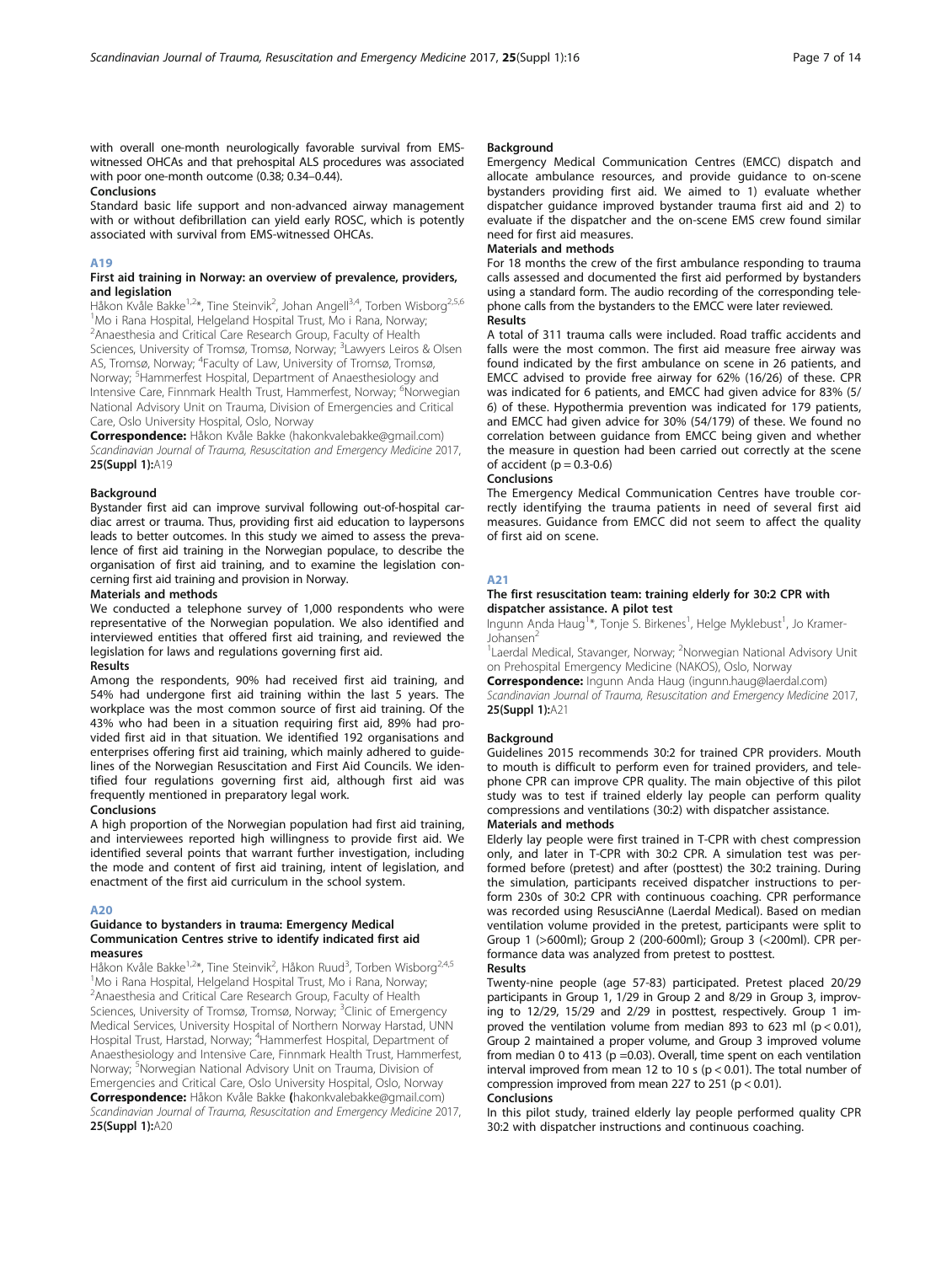# Quality of life after trauma before and after implementation of physician-staffed helicopter emergency medical services

Kamilia S. Funder<sup>1\*</sup>, Lars S. Rasmussen<sup>1</sup>, Rasmus Hesselfeldt<sup>2</sup>, Volkert Siersma<sup>3</sup>, Nicolai Lohse<sup>1</sup>, Asger Sonne<sup>1</sup>, Sandra Wulffeld<sup>1</sup>, Jacob Steinmetz<sup>1</sup>

<sup>1</sup>Department of Anaesthesia, Centre of Head and Orthopaedics, Copenhagen University Hospital Rigshospitalet, Copenhagen, Denmark; 2 Department of Neuroanaesthesiology, Neuroscience Centre,

Copenhagen University Hospital, Rigshospitalet, Copenhagen, Denmark; <sup>3</sup>The Research Unit for General Practice and Section of General Practice, Department of Public Health, University of Copenhagen, Copenhagen, Denmark

Correspondence: Kamilia S. Funder (milafun@hotmail.com)

Scandinavian Journal of Trauma, Resuscitation and Emergency Medicine 2017, 25(Suppl 1):A22

# Background

Implementation of Helicopter Emergency Medical Services (HEMS) in Denmark in 2010 was associated with lower 30-day mortality in severely injured trauma patients. We aimed to investigate if HEMS implementation was associated with improved quality of life (QoL) among survivors. Materials and methods

A prospective, observational study including trauma patients who survived at least 3 years. A 5-month period prior to HEMS implementation (pre-HEMS) was compared with the first 12 months after implementation (post-HEMS). QoL was assessed 4.5 years after trauma by the self-reported Short Form-36 (SF-36) questionnaire. SF-36 scores are standardized to a mean of 50 ( $SD = 10$ ) in a given background population, with higher scores indicating higher level of functioning. Results

Of the total 1976 patients, 1162 were alive and with known contact information. We obtained contact to 659 (57%), and 469 (40%) returned the SF-36 questionnaire ( $n = 131$  pre-HEMS and  $n = 338$  post-HEMS). Older patients, women, and patients with trauma in the post-HEMS period were most likely to respond. Median Physical Component Summary score was 50.7 (Interquartile Range 40.9-58.1) pre-HEMS and 51.9  $(42.1-58.0)$  post-HEMS ( $p = 0.66$ ). Median Mental Component Summary score was 54.7 (46.1-59.7) pre-HEMS and 52.4 (41.8-58.8) post-HEMS  $(p = 0.18)$ . No significant association between QoL and observational period was found in a multivariable analysis.

# Conclusions

We found no significant changes in QoL among trauma survivors after implementation of HEMS.

#### A23

# No beneficial effect of a physician-manned helicopter on patients bound for percutaneous coronary intervention

Kamilia S. Funder<sup>1\*</sup>, Lars S. Rasmussen<sup>1</sup>, Nicolai Lohse<sup>1</sup>, Rasmus Hesselfeldt<sup>2</sup>, Volkert Siersma<sup>3</sup>, Frants Pedersen<sup>4</sup>, Ole M. Hendriksen<sup>5</sup> , Freddy K. Lippert<sup>6</sup>, Jacob Steinmetz<sup>1</sup>

<sup>1</sup>Department of Anaesthesia, Centre of Head and Orthopaedics, Copenhagen University Hospital Rigshospitalet, Copenhagen, Denmark; 2 Department of Neuroanaesthesiology, Neuroscience Centre,

Copenhagen University Hospital, Rigshospitalet, Copenhagen, Denmark; <sup>3</sup>The Research Unit for General Practice and Section of General Practice, Department of Public Health, University of Copenhagen, Copenhagen, Denmark; <sup>4</sup> Department of Cardiology, The Heart Centre, Copenhagen University Hospital, Rigshospitalet, Copenhagen, Denmark; <sup>5</sup>Prehospital centre, Region Zealand, Denmark; <sup>6</sup>Emergency Medical Services Copenhagen, University of Copenhagen, Copenhagen, Denmark

Correspondence: Kamilia S. Funder (milafun@hotmail.com) Scandinavian Journal of Trauma, Resuscitation and Emergency Medicine 2017, 25(Suppl 1):A23

#### Background

The first Danish Helicopter Emergency Medical Service (HEMS) was introduced in 2010. The implementation was associated with reduced time from medical contact to final treatment for patients with ST elevation myocardial infarction. We aimed to investigate the effects of HEMS on mortality and labour market affiliation for patients admitted for primary Percutaneous Coronary Intervention (pPCI).

# Materials and methods

A prospective, observational, study with follow-up up to 5.5 years. We compared patients transported by HEMS in a 36-month period with patients transported by Ground Emergency Medical Service (GEMS) in a 40-month period. Analyses were adjusted for sex, age, resuscitated cardiac arrest, inter-hospital transfer, and acute cardiac failure.

#### Results

We included 1604 patients of whom 514 were eligible for labour market analyses. 30-day mortality was 5.0% (HEMS) vs. 6.2% (GEMS); Odds Ratio (OR) = 0.82 (95% CI 0.44-1.51; p = 0.52). Hazard Ratio (HR) for long-term mortality was 0.83 (0.62-1.11;  $p = 0.21$ ). A higher, but insignificant difference in rate of involuntary early retirement was found in HEMS-patients;  $HR = 1.46$  (0.31-6.88;  $p = 0.63$ ). The proportion of patients on social transfer payments more than half the follow-up time was 22.1% vs. 21.2%,  $OR = 1.10$  (0.64-1.90; p = 0.73), and the prevalence of reduced work ability was 23.0% vs. 25.9%, OR = 0.91 (0.52-1.60;  $P = 0.75$ ). Time (hours) from diagnostic electrocardiogram to PCI centre arrival was 1.30 (IQR 0.93-1.78) vs. 1.18 (1.00-1.43) for GEMS and HEMS patients, respectively ( $p = 0.004$ ).

# Conclusions

No beneficial effect of HEMS could be demonstrated in patients admitted for pPCI as there were no significant differences in mortality, premature labour market exit, or work ability.

# A24

# Validation of criteria for trauma center resources need in emergency medical services-treated severe trauma patients

Kim Sol-A\*, Sand Do Shin, Kyungwon Lee, Eui Jung Lee, Young Sun Ro, Ki Jeong Hong, Yu Jin Kim, Joo Jeong, Park Jeong Ho

Laboratory of Emergency Medical Service, Bio-medical Research Institute, Seoul National University Hospital, Seoul, South Korea

Correspondence: Kim Sol-A (arendt75@gmail.com)

Scandinavian Journal of Trauma, Resuscitation and Emergency Medicine 2017, 25(Suppl 1):A24

# **Background**

This study aimed to validate criteria for trauma center (TC) need and compare with validity of the ISS > 15 tool, which is a commonly used measure of outcome in TC need research.

# Materials and methods

Emergency medical services (EMS)-treated severe trauma (ST) patients who had abnormal revised trauma score in the field or were triaged positive by the field triage protocol in 2013 were analyzed. Patients who had prehospital cardiac arrest, were transferred out to other hospitals, or had unknown ISS were excluded. ISS > 15 was defined as severe trauma. Criteria for TC need were defined as any use of TC resource (advanced airway management (<4hrs), thoracotomy (<48hrs), interventional radiology (<4hrs), non-orthopedic operation (<24hrs), and admission for spinal cord injury). Primary endpoint was in-hospital death.

#### Results

A total of 14,352 adult EMS-ST patients was identified. 9,435 patients were included in the analysis after excluding patients. About 18.4% had ISS > 15, and 22.8% required use of TC resource. Rate of inhospital death was 10.6%. Sensitivity and specificity of the ISS > 15 group were 60.6% (95% CI, 57.5% ~ 63.6%) and 86.6% (95% CI, 85.9% ~ 87.3%), respectively, for in-hospital death. For the criteria for TC need, sensitivity and specificity for in-hospital death were 88% (95% CI, 85.9% ~ 90%) and 85% (95% CI, 84.2% ~ 85.8%), respectively. Conclusions

Criteria for TC need are relatively more sensitive than ISS > 15 tool for identifying in-hospital death in patients triaged with severe trauma in prehospital settings.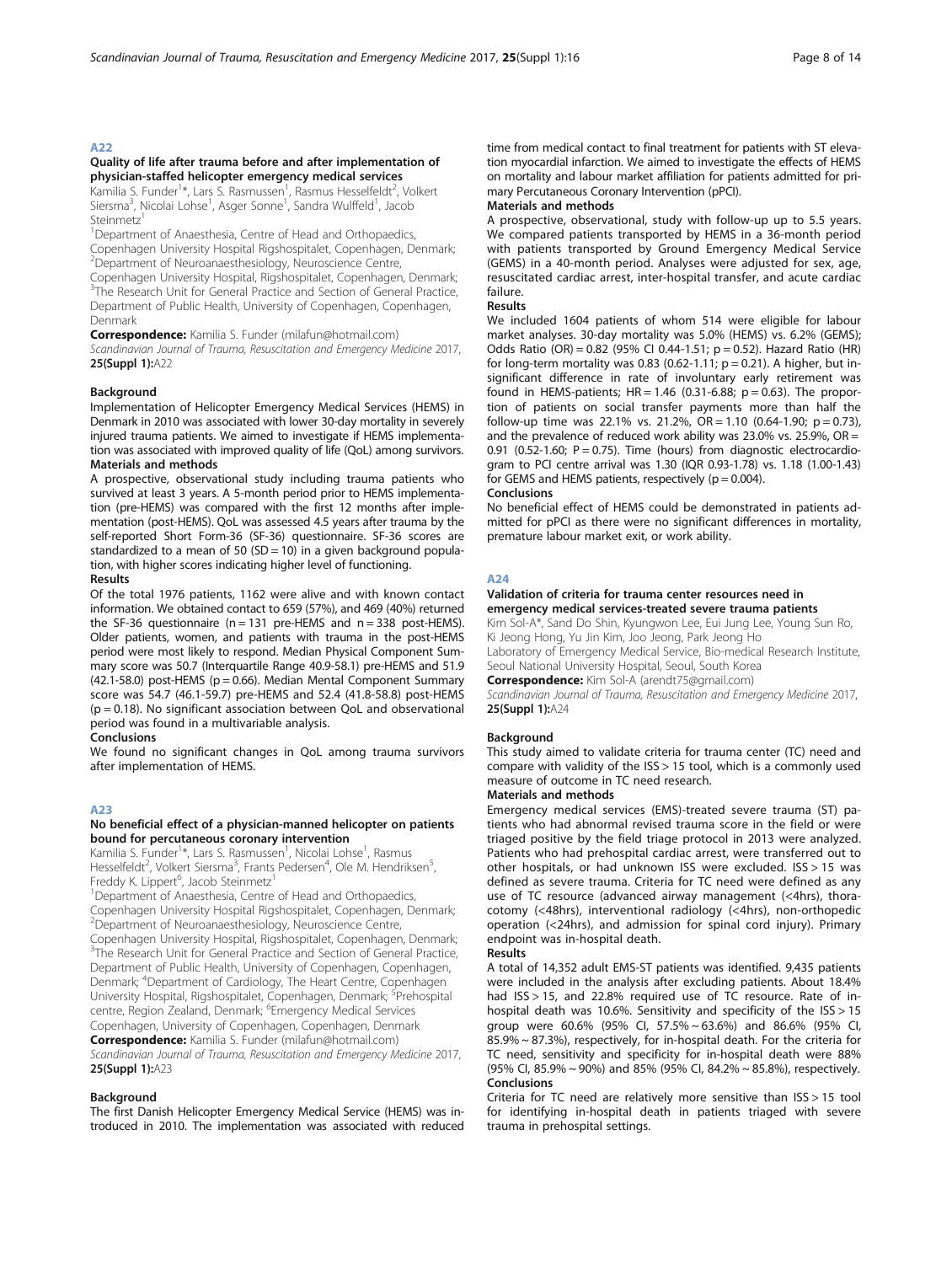# A<sub>25</sub>

# A philosophical approach to the ethics of terminating prehospital resuscitative efforts at the scene

Lars Grassmé Binderup<sup>1</sup>, Søren Mikkelsen<sup>1\*</sup>, Caroline Schaffalitzky de Muckadell<sup>2</sup>, Hans Morten Lossius<sup>3</sup>, Palle Toft<sup>1</sup>, Annmarie Touborg Lassen<sup>4</sup> <sup>1</sup>Mobile Emergency Care Unit, Deparment. Anaesthesiology and Intensive Care Med. V, Odense University Hospital, Odense, Denmark; <sup>2</sup>Philosophy, Department for the Study of Culture, University of Southern Denmark, Odense, Denmark<sup>3</sup>Prehospital Critical Care, Stavanger University, Stavanger, ; Norway; <sup>4</sup>Emergency Medicine Research Unit Odense University Hospital, Odense, Denmark

Correspondence: Søren Mikkelsen (Soeren.mikkelsen@rsyd.dk)

Scandinavian Journal of Trauma, Resuscitation and Emergency Medicine 2017, 25(Suppl 1):A25

# Background

In the Intensive Care Unit or Emergency Department, discussions on the ethical aspects of the question whether to resuscitate or not often take place between several physicians. Prehospitally, however, most often only one physician is present. This often leaves the physician with an ethical dilemma to be tackled without recourse to collegial sparring and advice: Should one continue resuscitative efforts that from the onset are considered futile or should one terminate or refrain from resuscitation on the assumption that the patient is beyond salvageability. This is a study of documentation of prehospital ethical considerations.

# Materials and methods

The study is based on the discharge summaries relating to all patients declared dead without displaying certain signs of death by the Mobile Emergency Care Unit in Odense Denmark in the period 2010 to 2014. Medical records were reviewed manually to identify explicit ethical or philosophical considerations pertaining to the decision not to resuscitate. Results

2,227 patients were declared dead at the scene or admitted to hospital following resuscitation. 952 patients displayed signs of death and were excluded. 1,275 patients entered the study. Explicit ethical considerations were described in 37 cases; five in patients resuscitated and admitted to hospital; 15 in patients attempted resuscitated in vain. In 17 patients not resuscitated, ethical considerations were documented. Conclusions

A significant absence of documented explicit ethical considerations pertaining to important life and death decisions has been demonstrated. It may be appropriate to introduce mandatory documentation of ethical considerations when refraining from resuscitation of potentially salvageable patients prehospitally.

#### A26

# Identifying pre-hospital factors which influence outcome for major trauma patients in a regional trauma network: an exploratory study

Lee Thompson<sup>1\*</sup>, Michael Hill<sup>2</sup>

<sup>1</sup>North East Ambulance Service, Newcastle upon Tyne, UK; <sup>2</sup>Northumbria University, Newcastle upon Tyne, UK

Correspondence: Lee Thompson (lee.thompson@neas.nhs.uk)

Scandinavian Journal of Trauma, Resuscitation and Emergency Medicine 2017, 25(Suppl 1):A26

#### Background

Major trauma is often life threatening/changing and the leading cause of death in the UK for adults aged < 45 years. This study aimed to identify pre-hospital factors influencing patient outcomes for major trauma within a Trauma Network.

# Materials and methods

Secondary data analysis of combined pre-hospital audit data and patient outcome data from the Trauma Audit Research Network (n = 1,033) was undertaken. Variables included mechanism of injury, age, physiology, timings and skill mix. Outcome measures included Mortality data and Glasgow Outcome Scale.

# Results

GCS proved a significant predictor of mortality ( $p < 0.00$ ). Systolic  $BP < 90$  mm Hg. was associated with increased mortality ( $p < 0.004$ ) and poorer morbidity (p < 0.021). Respiration rate < 14/minute was also predictive of morbidity ( $p < 0.03$ ) and mortality ( $p < 0.00$ ). Response times > 10 minutes ( $P < 0.031$ ) and increasing age were significantly associated with poorer outcomes. Attendance of a Doctor was significantly associated with increased mortality ( $p < 0.036$ ) perhaps validating existing despatching practices. Predictors of positive outcomes included the presence of a Doctor when on-scene time  $<$  50 minutes (p  $<$  0.015) and crew arrival on-scene  $<$  10 minutes (p < 0.046).

#### **Conclusions**

Findings validate GCS, BP and Respiratory Rates as valid triggers for transport to a MTC. Analysis of interactions between arrival and onscene times, skill mix and age demand further exploration but tentatively validate the 'Golden Hour' concept and suggest a potential 'load and go and play on the way' approach.

# A27

# Prehospital diagnostics of traumatic brain injury: to save both time and brain

Maren Ranhoff Hov<sup>1\*</sup>, Thomas Lindner<sup>1</sup>, Eirik Franer<sup>2</sup>, Andreas Monstad<sup>2</sup> , Christian G Lund<sup>1</sup>

<sup>1</sup>The Norwegian Air Ambulance Foundation, Grålum, Norway; <sup>2</sup>Østfold Hospital, Grålum, Norway

**Correspondence: Maren Ranhoff Hov** 

(maren.ranhoff.hov@norskluftambulanse.no)

Scandinavian Journal of Trauma, Resuscitation and Emergency Medicine 2017, 25(Suppl 1):A27

#### Background

To make a prehospital cerebral radiological diagnosis in traumatic brain injury (TBI). TBI is a leading cause of death and severe disability in not at least young people, and time to definite neurosurgical treatment is prognostic.

# Materials and methods

Since October 2014 the Norwegian Air Ambulance Foundation has run a "Mobile Brain Unit (MBU)" ambulance study in the county of Østfold, Norway. The MBU is equipped with a CT scanner and manned with an anesthesiologist, an intensive care nurse and a paramedic, a staff used by the national operating Air Ambulance system. Patients with symptoms of acute stroke or a history of TBI are included in the study. The anesthesiologist interprets all cerebral CT scans before consulting the local radiological department by teleradiology.

# Results

Two TBI patients have been diagnosed in the MBU with epidural hematoma and traumatic subarachnoid hemorrhage and epidural hematoma, respectively. Both were transported directly from the trauma scene to the regional neurosurgical department, avoiding the local hospital. "Ambulance door to diagnostic time" was mean 11 minutes. Mean total time from trauma to neurosurgery care was 1 hour and 26 minutes. Estimated time saved when avoiding the local hospital has been approximately 3 hours in each case. Conclusions

The MBU concept with prehospital CT diagnostics will reduce time delay to neurosurgical care in TBI, which in many cases very likely will give a better outcome.

#### A28

# Paediatric out of hospital cardiac arrest: comparison of manual and automatic heart rhythm analysis – a pilot study Martin Betzer<sup>1\*</sup>, Rasmus Malmberg Lyngby<sup>2</sup>

<sup>1</sup>Prehospital Centre, Region Zealand, Denmark; <sup>2</sup>Emergency Medical

Services Copenhagen, Capital Region of Denmark, Denmark Correspondence: Martin Betzer (martin.betzer@gmail.com)

Scandinavian Journal of Trauma, Resuscitation and Emergency Medicine 2017, 25(Suppl 1):A28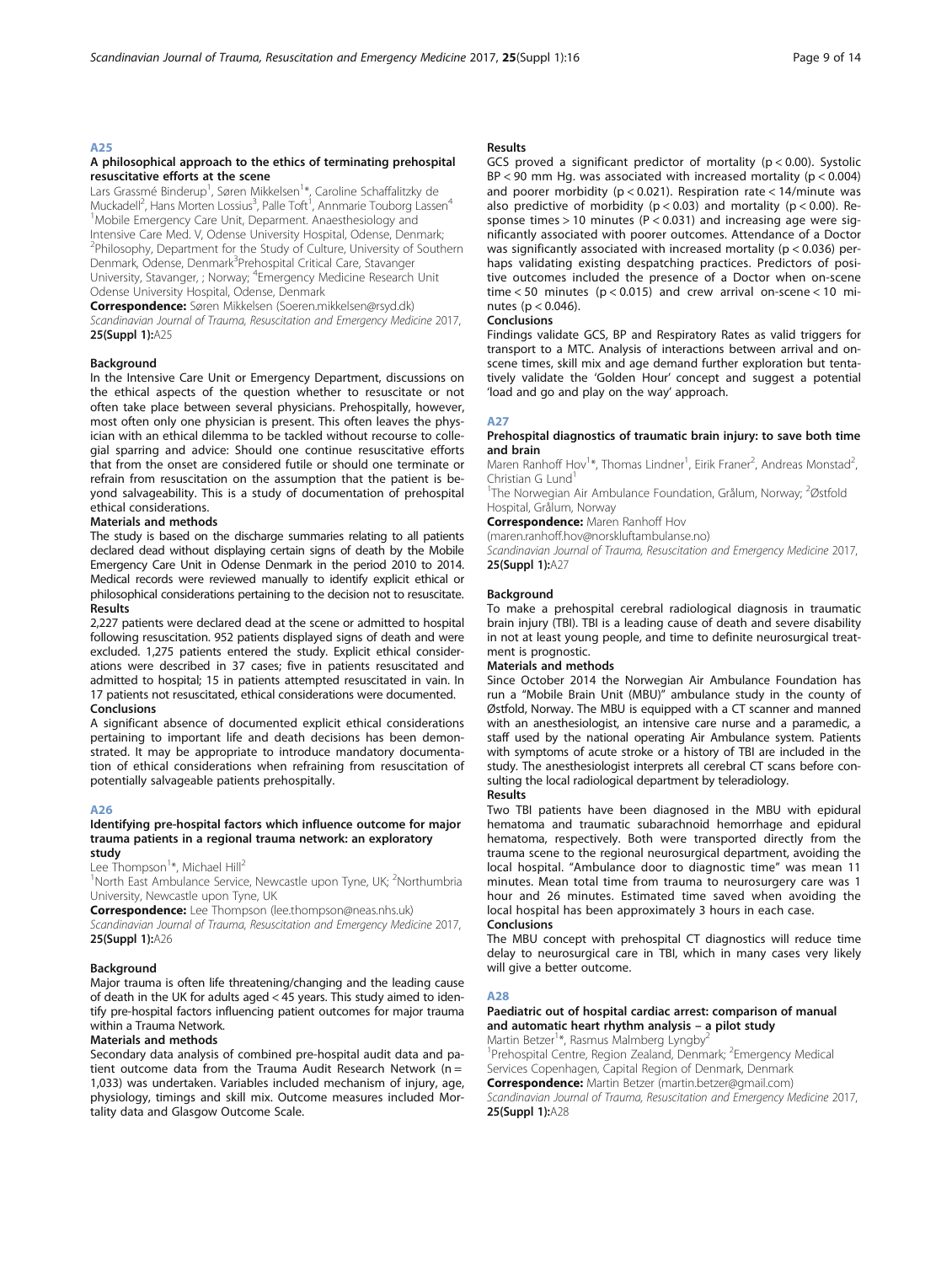# **Background**

In paediatric out of hospital cardiac arrest in Denmark, the shock/no shock rhythm analysis is done manually by ambulance person (AP). The aim of this study is to explore the accuracy of, and time spend on this manual rhythm analysis compared to that of an automatic external defibrillator (AED) used in adults.

# Materials and methods

Out of an invited group of 39 PT, 14 participated in the study. All participants were presented the same 20 cardiac arrest heart rhythms by online questionnaire (5xVF, 3xVT, 2× slow VT, 5xAS, 5xPEA). Each rhythm was presented as a 5-year-old in cardiac arrest. The participants were asked to classify the rhythms shockable/non-shockable. The AED was presented the same 20 heart rhythms for comparison. In both groups, analysis time was obtained.

# Results

The average analysis time for the AP was 6.4 seconds per rhythm with an accuracy of 93%. The AED's average analysis time was 6.7 seconds with a 100% analysis accuracy.

#### Conclusions

AP are capable of analysing the heart rhythm in paediatric cardiac arrest faster than an AED. However, the AED analysis is more accurate. There is a need for larger scale study to further explore this matter.

#### A<sub>29</sub>

# Point-of-care analysis of potassium from intraosseous samples

Milla Jousi\*, Jouni Nurmi

Department of Emergency Medicine, Helsinki University Hospital and University of Helsinki, Helsinki, Finland

Correspondence: Milla Jousi (milla.jousi@gmail.com)

Scandinavian Journal of Trauma, Resuscitation and Emergency Medicine 2017, 25(Suppl 1):A29

#### Background

Diagnosing and treating reversible causes of cardiac arrest during resuscitation, such as hyperkalemia, is an integral part of the treatment protocol. Intraosseous (IO) access aided by power-driven devices has become a widely used method of vascular access during CPR and facilitates blood sampling for point-of-care (POC) analysis. The aim was to investigate whether POC potassium levels of intraosseous and arterial blood correspond with sufficient precision so that IO samples could be used for clinical decision-making.

# Materials and methods

This was an observational study comparing POC results of potassium from IO and arterial blood of 31 healthy volunteers. Venous samples were analyzed as controls. Intraosseous access with EZ-IO® was obtained to the proximal tibia. Blood samples were analyzed with a pointof-care device (i-STAT® handheld). Two consecutive intraosseous samples were analyzed from each patient to evaluate the effect of waste blood (IO1 of initial 0.5 ml and IO2 after 2 ml of waste blood). Test results were compared with Wilcoxon matched-pairs signed rank test. The ethical committee had approved the study protocol.

# Results

59 out of 62 IO-samples (95%) were analyzed successfully. Potassium values of venous and arterial samples did not differ significantly (median difference 0.1 mmol/l [IQR 0.00 – 0.20],  $P = 0.88$ ). Both IO1 and IO2 were significantly higher than arterial values (median difference 2.2 mmol/l [IQR 1.5 – 7.1], P < 0.0001 and 3.4 mmol/l [IQR 2.4 – 4.2], P < 0.0001, respectively).

# Conclusions

Intraosseous potassium values are significantly higher than arterial values and cannot be recommended for clinical decision-making.

# A30

# Complications during transfer of critically ill patients

Nanna Kruse<sup>1\*</sup>, Charlotte Barfod<sup>2</sup>

1 Department of Aneasthesia and Intensive Care, Hillerød Hospital,

Hillerød, Denmark; <sup>2</sup>Emergency Medical Services Copenhagen, University of Copenhagen, Copenhagen Denmark

Correspondence: Nanna Kruse (nannakruse1@gmail.com)

Scandinavian Journal of Trauma, Resuscitation and Emergency Medicine 2017, 25(Suppl 1):A30

# Background

Transfer of critically ill patients between hospitals is a high risk procedure. Therefore the benefits of transferring the patients should exceed the possible threats. In this study, we registered complications during interhospital transfer of critically ill patients.

# Materials and methods

We included all interhospital transfers escorted by a physician specialized in advanced prehospital care during a 3 months period in the Capital Region in Denmark. The variables registered were time and date, patient age and diagnosis and the presence of clinical or technical complications. Clinical complications were defined as accidental extubation, need for intubation, desaturation (<85%), cardiac arrest, hypotension (systolic blood pressure below 80 mmHg) or a decrease in Glasgow Coma Score (GCS) 2 points or more. Technical complications covered malfunction of technical devices.

Results

A total of 285 transfers were done in the three months period. A total of 41 patients (14%) experienced complications during transfer. 60% were handled by the escorting physician before leaving the hospital, 40% were handled on the road. Cardiac arrests occurred in 4 patients, 2 cases before transfer and 2 during transportation. In 8 patients hypotension was registered. A number of 6 patients needed intubation, 5 before and 1 during transfer. In 2 patients GCS declined 2 points or more. In 6 transfers the crew experienced technical problems.

# Conclusions

Potentially serious complications are frequent during transfer of critically ill patients. We therefore suggest the crew transferring the patient should include an experienced physician specialized in advanced prehospital care.

# A31

#### "Unclear Problem" in criteria-based dispatch – what is the problem?

Nikolaj Raaber\*, Morten T. Bøtker, Sophie-Charlott Seidenfaden, Ingunn S. Riddervold

Department of Research and Development, Prehospital Emergency Medical Services, Central Denmark Region, Aarhus, Denmark

Correspondence: Nikolaj Raaber (nikoraab@rm.dk)

Scandinavian Journal of Trauma, Resuscitation and Emergency Medicine 2017, 25(Suppl 1):A31

# Background

In Denmark, ambulance dispatch is criteria-based. When the dispatching health professional is not able to determine the main cause of contact, the dispatch criterion "Unclear Problem" is used. Early recognition of time critical conditions defined by the First Hour Quintet (FHQ) covering trauma, respiratory failure, stroke, chest pain and cardiac arrest, is essential. The aim of this study was to describe ICD-10-chapter and FHQdiagnosis in "Unclear Problem" patients and the associated mortality.

# Materials and methods

Population-based follow-up study of patients calling 112 in the Central Denmark Region assigned dispatch criteria "Unclear Problem" from October 1 2011- December 31 2014. ICD-10 diagnoses were retrieved from the Danish National Patient Registry and vital status from the Danish Civil Registration system.

#### Results

"Unclear Problem" accounted for 6,402/75,696 (8.5%) of 112-contacts. When categorized into main ICD-10 chapters, the five most frequent groups were; "C19 - Injury, poisoning and external causes" (28%), "C21 - Symptoms and encounters for diagnoses" (24%), "C18 - Symptoms and signs not elsewhere classified" (15%), "C9 Diseases of the circulatory system" (10%) and "C10 Disease of the respiratory system" (3.7%). Frequency of all other chapters < 3%. 396/6,402 (6.2%) were diagnosed with one of the FHQ-diagnoses. Overall 30-day mortality rate for "Unclear Problem" patients was 3.5% (95% CI 3.1 – 4.0) and FHQ-patient mortality was 9.4 (95% CI 6.7 – 13).

# Conclusions

"Unclear Problem" covers a wide variety of diagnosis. Patients subsequently diagnosed with FHQ-diagnosis have a higher mortality rate than other patients covered by the "Unclear Problem" dispatch criterion.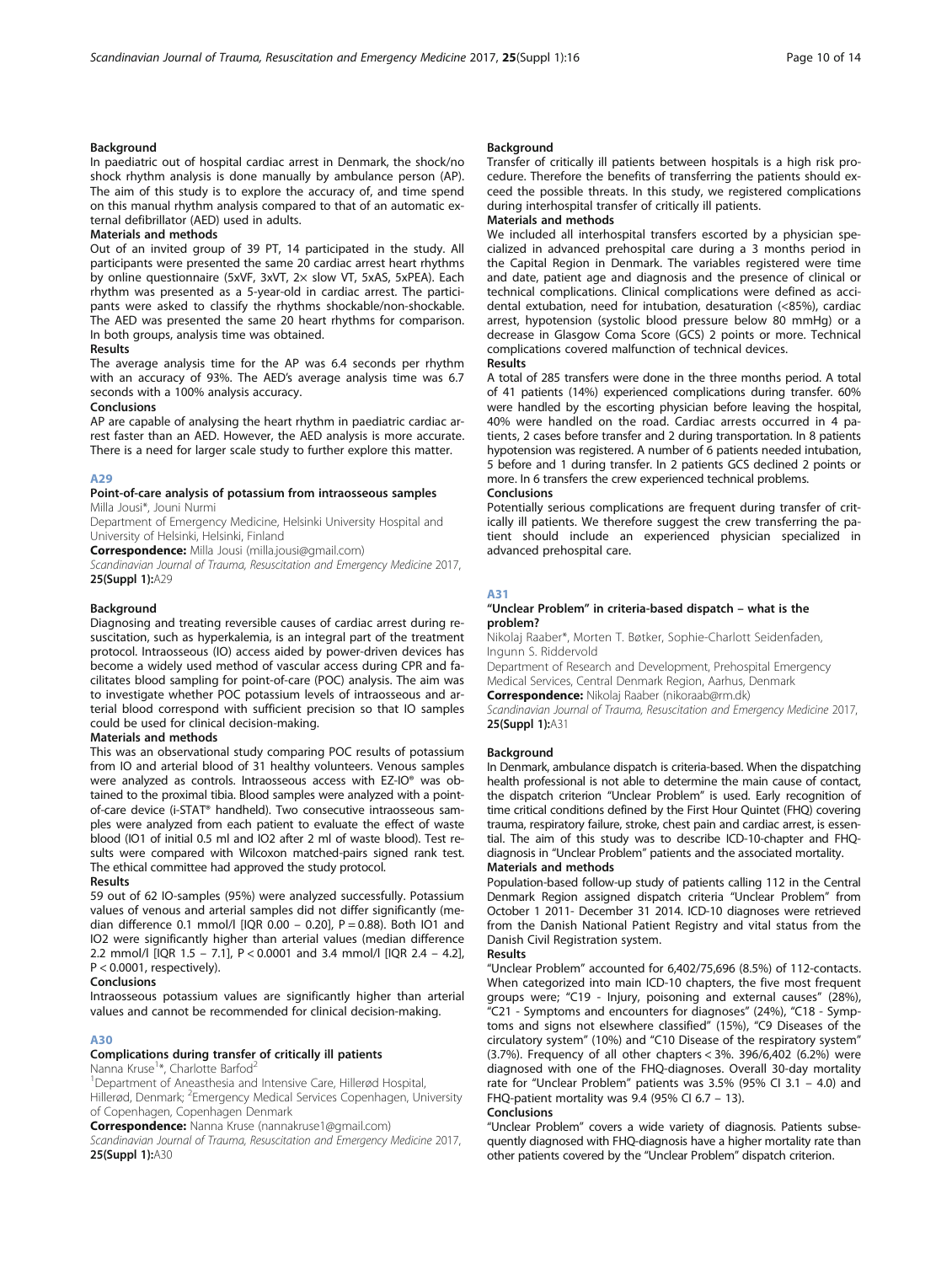# Prevalence and predictors of burnout in Australian paramedics Paul Simpson<sup>1\*</sup>, Liz Thyer<sup>1</sup>, Ben van Nugteren<sup>2</sup>

<sup>1</sup>Western Sydney University, Sydney, Australia; <sup>2</sup>University of Johannesburg, Johannesburg, South Africa

Correspondence: Paul Simpson (p.simpson@westernsydney.edu.au) Scandinavian Journal of Trauma, Resuscitation and Emergency Medicine 2017, 25(Suppl 1):A32

# Background

Work 'burnout' is a significant issue in paramedicine, with evidence suggesting paramedics have the highest incidence of burnout of any researched health profession. Burnout has been linked to decreased job satisfaction, increased absenteeism, low morale, decreased job retention, poor patient care and decreased emotional and physical wellbeing. The aims of this study were to 1) investigate the prevalence of burnout in paramedics, and 2) identify demographic predictors of burnout.

#### Materials and methods

An online survey of Australian paramedics was conducted using a national convenience sample. Potential respondents were recruited using social media, print media and 'snow-balling', as no single point of access to the paramedic population was available. Self-reported burnout was measured using a validated survey instrument, the Copenhagen Burnout Inventory (CBI). The tool provides a continuous measure of burnout, and allows creation of a dichotomous outcome of burnout status (yes or no). Multiple logistic regression modelling was used to identify demographic factors (age, gender, years of service, rurality, marital status) predictive of burnout.

#### Results

960 paramedics responded to the survey. The overall prevalence of total burnout was 56%. Working in major cities was associated with greater odds of burnout compared to rural locations (OR 2.7; 95%CI 1.3-5.3), as was increasing length of service (OR 3.7 for 15-19 years of service compared to 0-5; 95%CI 2.3-6.1). Males had 33% lower odds of burnout (OR 0.67; 95%CI 0.5-0.9).

# Conclusions

Prevalence of burnout was high in this paramedic population. Qualitative research is recommended to better understand the identified demographic predictors of total burnout.

# A33

# Traumatic brain injury – cause of emergency medical calls

Sophie-Charlott Seidenfaden<sup>1</sup>\*, Ingunn S. Riddervold<sup>1</sup>, Hans Kirkegaard<sup>2</sup> , Niels Juul<sup>3</sup>, Morten T. Bøtker<sup>1</sup>

<sup>1</sup>Department of Research and Development, Prehospital Emergency Medical Services, Central Denmark Region, Aarhus, Denmark; <sup>2</sup>Research Centre for Emergency Medicine, Aarhus University Hospital, Aarhus, Denmark; <sup>3</sup>Department of Neuro Anaesthesiology, Aarhus University Hospital, Aarhus, Denmark

Correspondence: Sophie-Charlott Seidenfaden (soseid@rm.dk) Scandinavian Journal of Trauma, Resuscitation and Emergency Medicine 2017, 25(Suppl 1):A33

#### Background

Traumatic brain injury (TBI) is the leading cause of death in children and young adults. In Denmark, ambulance dispatch is criteria-based depending on main symptom or incident, but no separate dispatch criteria exist for head trauma or TBI. The aim of this study was to investigate which dispatch criteria are assigned to TBI patients and to examine 30-day mortality in patients suffering TBI.

# Materials and methods

Population-based follow-up study of patients calling 112 in the Central Denmark Region and subsequently diagnosed with TBI according to ICD-10 codes registered in the Danish National Patient Registry from October 1 2011 to December 31 2014. We predefined 7 of 37 dispatch criteria to expectedly be assigned to TBI patients.

# Results

Of 75,696 112-calls, 1427 patients were subsequently diagnosed with TBI (1.9%). The five most frequent dispatch criteria were; "Accidents" 47%, "Traffic accident" 19%, "Minor injuries" 10%, "Impaired consciousness - paralyses" 6%, "Violence" 5%. In 22% of TBI patients, other than the expected dispatch criteria were assigned. 30-day mortality rate in TBI patients was 1.6% (95% CI 1.1-2.4%). In patients with confirmed intracranial lesions (bleeding/fracture,  $n = 229$ ) 30-day mortality was 10% (95% CI 6.8-15). Of these patients, 14 of 229 (6%) did not receive an ambulance at initial 112-call.

#### Conclusions

Patients suffering TBI are assigned very different dispatch criteria. One in five were assigned criteria not generally associated with TBI. Modifications to the dispatch criteria may improve dispatch for TBI patients.

# A34

# General Practitioners requesting emergency response - an evaluation of the communication with the medically trained personal at the dispatch central in the Region of Southern Denmark

Stine T. Zwisler<sup>1,2</sup>, Camilla Rønnov<sup>3\*</sup>, Hanne B. Mieritz<sup>1</sup>, Søren Mikkelsen<sup>4,1</sup>, Gitte Jørgensen<sup>1,2</sup>

<sup>1</sup>Department of Anesthesiology and Intensive Care, Odense University Hospital, Odense, Denmark; <sup>2</sup>Dispatch Central, Region of Southern Denmark, Odense, Denmark; <sup>3</sup>University of Southern Denmark, Odense, Denmark; <sup>4</sup> Mobile Emergency Care Unit Region of Southern Denmark, Denmark

Correspondence: Camilla Rønnov (camillar@me.com)

Scandinavian Journal of Trauma, Resuscitation and Emergency Medicine 2017, 25(Suppl 1):A34

# Background

When general practitioners (GPs) in Region of Southern Denmark need emergency response units they call the dispatch central, where medically trained personal (MTP) evaluates and prioritizes the response needed.

#### Materials and methods

This retrospective study is based on calls where GPs request emergency response including ambulance and sometimes the mobile emergency care unit (MECU). Calls were sought in the database containing all calls to the dispatch central. Inclusion period was two representative months, June and December, of 2014.1507 calls were evaluated according to specific parameters, and analysed using Eric Berner's model for transactional analysis, by a medical student. Calls with communication issues and insufficient information was also evaluated by an anaesthesiologist.

# Results

There were communicative problems in less than 2% of the calls. This occurred frequently when a nurse or secretary called instead of the GP, which they did in 4% of the calls. In 75% of calls with communication problems, transactional analysis showed that the MTPs talked in a condescending manner to the caller. GPs demanded MECU in 1% without symptoms meeting the criteria. GPs did not have enough information to validate requests for MECU in 5% of calls. MTP did not ask enough questions to decide if a MECU should be dispatched in 13% of calls.

# Conclusions

2% of the calls revealed communicative problems, mostly between MTP and the GPs substitute caller.

#### A35

# Feasibility of cerebral near infrared spectroscopy monitoring in prehospital anesthesia

Susanne Ångerman-Haasmaa\*, Sami Länkimäki, Jouni Nurmi Department of Emergency Medicine, Helsinki University Hospital and University of Helsinki, Helsinki, Finland

Correspondence: Susanne Ångerman-Haasmaa (angersu@icloud.com) Scandinavian Journal of Trauma, Resuscitation and Emergency Medicine 2017, **25(Suppl 1):**A35

#### Background

Near infrared spectroscopy (NIRS) provides a non-invasive measure of cerebral tissue oxygenation and can be useful during anesthesia when oxygenation is threatened. Feasibility of this method has not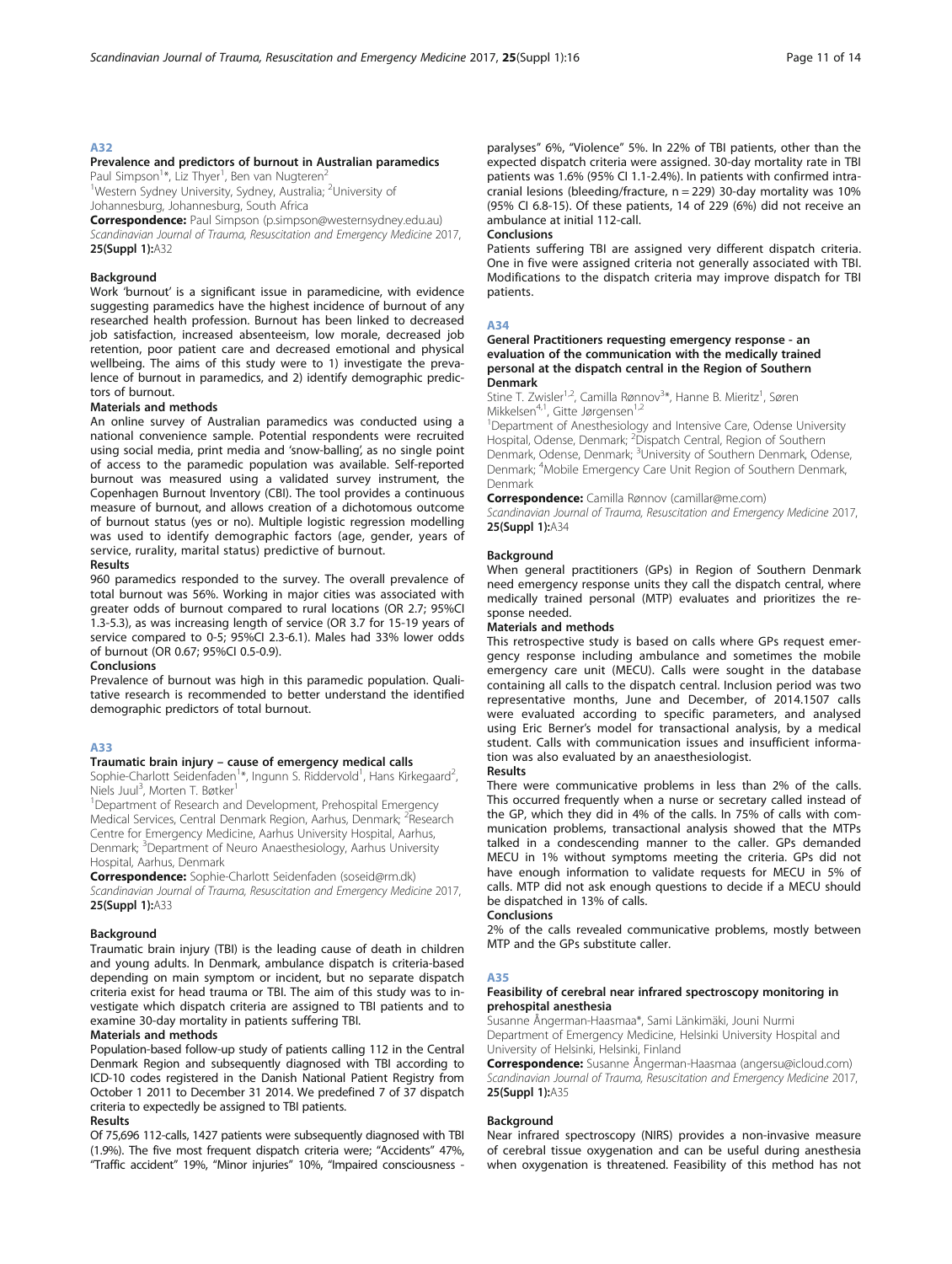been properly evaluated in prehospital setting. The aim of the study was to determine the feasibility of NIRS monitoring during prehospital anesthesia.

# Materials and methods

This was a prospective observational study and the protocol was approved by the ethical committee. Five HEMS-physicians recruited 32 adult patients who underwent prehospital anesthesia. NIRS monitoring (Nonin SenSmart X-100) was initiated before induction of anesthesia (baseline) and continued until arriving to hospital. The regional oxygen saturation (rSO<sub>2</sub>) values were analyzed afterwards. Results

The age of the patients was  $54 \pm 16$  years (mean  $\pm$  SD) and 22 (69%) of them were male. The indications for prehospital anesthesia were neurological reasons 14 (44%), intoxications 7 (22%), traumatic brain injury 6 (19%) and cardiac arrest with ROSC 5 (16%). The NIRS monitoring was successful in 29 of 32 cases (91%; 95% CI 75 to 98%). Of the unsuccessful cases, two had short interruptions in the recording and one patient could not be monitored at all due to poor probeskin contact. The duration of the monitoring was  $45 \pm 16$  minutes. The baseline rSO<sub>2</sub> were 73 ± 15% and 76 ± 14% on right and left hemispheres, respectively. The lowest  $rSO_2$  was  $10 \pm 9$  (range 0-34) below and peak rSO<sub>2</sub> 13  $\pm$  10 (range 2 to 45) above the baseline. Conclusions

NIRS-monitoring is feasible during prehospital anesthesia and substantial changes in  $rSO<sub>2</sub>$  are observed in some of the patients.

# A36

#### Patients declared dead at the prehospital scene

Søren Mikkelsen<sup>1\*</sup>, Hans Morten Lossius<sup>2</sup>, Palle Toft<sup>1</sup>, Annmarie Touborg Lassen<sup>3</sup>

<sup>1</sup>Mobile Emergency Care Unit, Department Anaesthesiology and Intensive Care Medecine, Odense University Hospital, Odense, Denmark; 2 Prehospital Critical Care, Stavanger University, Stavanger, Norway; <sup>3</sup> Emergency Medicine Research Unit, Odense University Hospital, Odense, Denmark

Correspondence: Søren Mikkelsen (Soeren.mikkelsen@rsyd.dk) Scandinavian Journal of Trauma, Resuscitation and Emergency Medicine 2017, 25(Suppl 1):A36

#### **Background**

The purpose of this study was to describe patients that are declared dead prehospitally by the Mobil Emergency Care Unit (MECU) physician despite the lack of reliable signs of death, and further to describe parameters associated to the physician decision to refrain from resuscitation.

# Materials and methods

We performed a retrospective study of each emergency run by the MECU in Odense Denmark from 2010 to 2014 were the patient was declared dead without reliable signs of death or when the patient was attempted resuscitated. Data were collected electronically and by manual chart review.

#### Results

2,227 patients were declared dead at the scene or admitted to hospital following resuscitation. 952 patients displayed reliable signs of death on scene and were excluded from the study. The MECU physician declared 633 patients dead on scene without initiating resuscitative attempts and 338 patients were declared dead after resuscitative efforts. 304 patients were admitted to hospital following or during resuscitation. The 633 patients not attempted resuscitated were older, had a higher incidence of non-shockable cardiac rhythm, demonstrated fixed pupils to a higher extent, co-suffered more often a chronic disease including malignancy and were more prone to live in nursery homes than patients attempted resuscitated.

#### Conclusions

The MECU physicians often base the decision of not initiating resuscitative attempts on specific clinical findings other than reliable signs of death, as well as information regarding patient co-morbidity. Our findings may have a potential for deducting do-not-resuscitate algorithms for non-physician prehospital personnel.

# A37

# Recognition of out-of-hospital cardiac arrest during emergency calls – a systematic review of observational studies

Søren Viereck<sup>1\*</sup>, Thea Palsgaard Møller<sup>1</sup>, Josephine Philip Rothman<sup>2</sup> , Fredrik Folke<sup>1</sup>, Freddy K. Lippert<sup>1</sup>

<sup>1</sup> Emergency Medical Services, University of Copenhagen, Copenhagen, Denmark; <sup>2</sup>Center for Perioperative Optimization, Department of Surgery, Herlev Hospital, University of Copenhagen, Copenhagen, Denmark Correspondence: Søren Viereck (soeren.viereck@regionh.dk)

Scandinavian Journal of Trauma, Resuscitation and Emergency Medicine 2017, 25(Suppl 1):A37

# Background

Survival from Out-of-Hospital Cardiac Arrest (OHCA) rarely exceeds 10%, and highly depends on cardiopulmonary resuscitation (CPR) and defibrillation by an automated external defibrillator (AED). Recognition of OHCA by the emergency medical dispatcher (EMD) during emergency calls is a prerequisite for CPR and defibrillation. The EMD can provide telephone assisted CPR and refer the bystander to the nearest AED while dispatching an ambulance. It is shown that recognition of OHCA can increase survival 3-fold. We studied how accurately OHCA is recognized by EMD's during emergency calls.

#### Materials and methods

A systematic review of English observational studies reporting the proportion of clinically confirmed OHCA's recognized during emergency calls was performed. We searched MEDLINE, Embase and the Cochrane Library. Information on study setting, sensitivity and positive predictive value were extracted.

# Results

In total, 3,180 studies were screened for eligibility. We included 15 studies from 16 EMS systems in 12 different countries, reporting a total of 6,955 patients. The studies reported a median incidence of 35.3 OHCA's pr. 100,000 inhabitants pr. year (range: 6.1-129.3). The median sensitivity of OHCA recognition was 73.9% (range: 14.1%- 96.9%). The median positive predictive value was 67.4% (range: 58.4%-97.9%). Selection of study-population and the definition of "recognized OHCA" varied greatly among studies.

#### Conclusions

Recognition of OHCA is essential for early CPR and the use of AED's, thereby for survival. Few studies report recognition and the results are not reported in a uniform way. This challenges identification of best practice and benchmarking via this important performance indicator for quality.

#### A38

# Survey assessing patients' interest and opinion in receiving health information and education as part of their emergency department admission

Teodora Filipescu<sup>1</sup>\*, Alasdair Gray<sup>1,2</sup>

<sup>1</sup>University of Edinburgh, Edinburgh, Scotland; <sup>2</sup>Emergency Medicine NHS Lothian, Edinburgh, Scotland

Correspondence: Teodora Filipescu (teodora.filipescu@gmail.com) Scandinavian Journal of Trauma, Resuscitation and Emergency Medicine 2017, 25(Suppl 1):A38

# Background

Patients suffering from potentially preventable conditions often present to Emergency Departments (ED). The time they spend waiting for medical attention could be used to deliver preventive health education, but patients' needs and preferences must first be taken into consideration. The project aimed to find out whether ED patients want to receive general health education, and if so, how can this service be designed to best fit their needs.

# Materials and methods

102 ED patients presenting to a large Scottish hospital were surveyed on their health topics interests and preferred educational delivery methods. Socio-demographic and some clinical data were collected for participant characterization. All ethical approvals were obtained prior to the beginning of the study.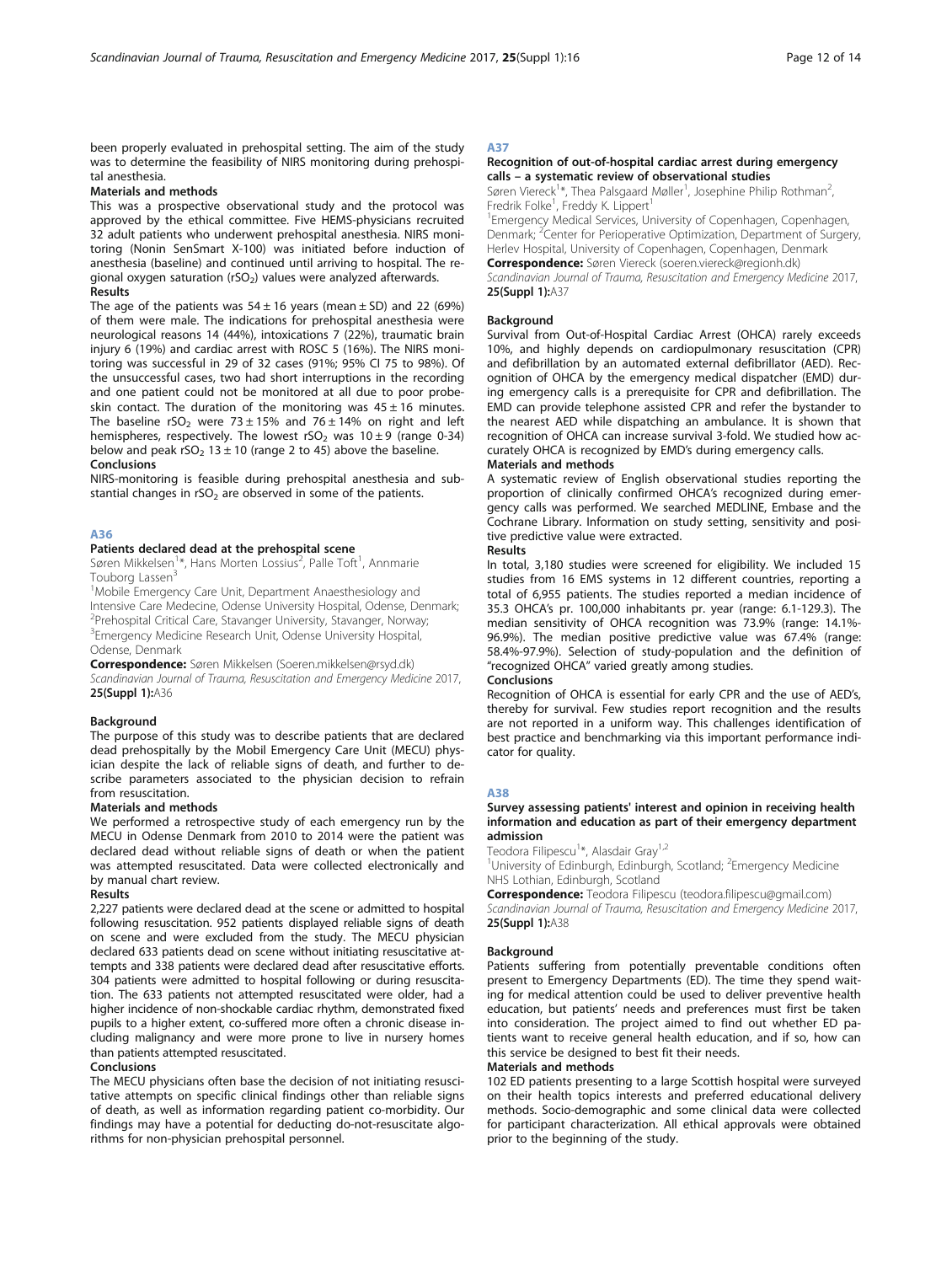# Results

43% of respondents wanted health education in ED. Chronic diseases, cancer and stress were the most popular health topics. In contrast, traffic safety, safe sex and injury prevention were a low priority. Direct discussion with a consultant or specialist nurse and leaflets were the preferred delivery methods. Discussion This is the first study of this nature conducted in UK. Our results match those of two large US studies and raise questions on patients' lack of interest in injury prevention and on the current trends in ED Public Health studies, which seem to be desynchronised with patients' educational priorities.

#### Conclusions

Nearly half of patients welcome health education in a critical moment. With clinician and patient input alike, the ED could become an appropriate environment for effective ill-health prevention to a high-risk, yet interested audience.

# A39

#### Identification of critical illness in the prehospital setting

Teresa A Williams<sup>1,2,3,7</sup>\*, Kwok M. Ho<sup>4,5</sup>, Hideo Tohira<sup>1</sup>, Daniel Fatovich<sup>6</sup> , Deon Brink<sup>2</sup>, Paul Bailey<sup>2</sup>, Gavin D. Perkins<sup>8,9</sup>, Judith Finn<sup>1</sup> <sup>1</sup>Prehospital Resuscitation and Emergency Care Research Unit, Curtin University, Perth, Australia; <sup>2</sup>St John Ambulance-Western Australia, Perth, Australia; <sup>3</sup> Royal Perth Hospital, Perth, Australia; <sup>4</sup>Intensive Care Unit, Royal Perth Hospital, Perth, Australia; <sup>5</sup>School of Population Health, The University of Western Australia, Perth, Australia; <sup>6</sup>Emergency Medicine, Royal Perth Hospital, Perth, Australia; <sup>7</sup>Centre for Clinical Research in Emergency Medicine, Harry Perkins Institute of Medical Research, Nedlands, Australia; Critical Care Medicine, Warwick Medical School, University of Warwick, Coventry, UK; Heart of England NHS Foundation Trust, Birmingham, UK

Correspondence: Teresa A Williams (Teresa.Williams@curtin.edu.au) Scandinavian Journal of Trauma, Resuscitation and Emergency Medicine 2017, 25(Suppl 1):A39

#### Background

Early identification and treatment of critical illness in the prehospital setting may improve patient outcomes. We aimed to identify prehospital factors that were predictive of critical illness requiring ICU admission, and assessed whether the Scottish Early-Warning-System (SEWS) was useful in predicting subsequent critical illness. Materials and methods

After obtaining ethics approval, prehospital data of patients  $(≥16$ years-old) transported to a public emergency department (ED) by ambulance services, between July 2012 and December 2014, were linked to the statewide ED information system using probabilistic and deterministic linkage. We excluded patients with out-of-hospital cardiac arrest and rural, interhospital, non-emergency, or air transfers. Logistic regression was used to assess whether age, presenting problem, urgency for treatment, and the first prehospital blood pressure, heart rate, respiratory rate, oxygen saturation, conscious state, temperature, and the SEWS were predictive of subsequent ICU admission.

# Results

Of the 191,682 patients included, 2,087 (1.1%) were admitted to ICU after ED presentation. Apart from gender, all predefined predictors and the SEWS were associated with subsequent ICU admission (p < 0.001). The area under the receiver-operating-characteristic curve for the final multivariate predictive model was 0.876 (95% CI 0.865- 0.886,  $p < 0.001$ ); and using 1.5% predicted risk as a cut-point had a reasonable sensitivity (76%) and specificity (84%) in predicting critical illness. The mean SEWS for those requiring ICU was 5.1 compared to 1.2 for those not requiring ICU ( $p < 0.001$ ).

# Conclusions

Prehospital data appeared useful in predicting critical illness, but further refinements are needed to develop an accurate prehospital critical illness prediction model.

# A40

# Intoxication and emergency response in medical emergency calls

Thea Palsgaard Møller\*, Søren Viereck, Fredrik Folke, Freddy Lippert Emergency Medical Services, Copenhagen and University of Copenhagen, Copenhagen, Denmark **Correspondence:** Thea Palsgaard Møller

(thea.palsgaard.moeller@regionh.dk)

Scandinavian Journal of Trauma, Resuscitation and Emergency Medicine 2017, 25(Suppl 1):A40

#### **Background**

Intoxication is a frequent encountered problem in emergency calls and emergency medical services (EMS). We examined the use of intoxication as category in our priority dispatch tool, analyzing underlying toxic agents, gender and age differences, emergency response provided by medical dispatchers, and temporal variation in a two year study period in the Capital Region of Denmark.

# Materials and methods

Descriptive statistics was performed with data obtained from the database in EMS Copenhagen.

# Results

Of 211,193 emergency calls, 12,903 (6%) were identified as intoxication related. Alcohol counted for 9,251 calls (72%), unspecified tablets for 1,733 calls (13%), narcotic drugs for 1,258 calls (10%), paracetamol for 342 calls (3%), and unspecified problems for 319 calls (2%). Highest priority response with lights and siren was provided in 17% of calls, priority 2 in 54% of calls and medical advice in 34% of calls. The number of calls was 10% in weekdays, and increased on Fridays (16%), Saturdays (24%) and Sundays (21%). Diurnal variation was identified with 38% and 42% occurrence in evening and nighttime, respectively. Adults represented the majority of calls with 34%, 32%, and 26% occurrence in the age-groups 16-30 years, 31-50 years, and 51-70 years, respectively. No gender difference was identified.

# Conclusions

Intoxication represented 6% of all emergency calls, of which alcohol counted for 72%. Overall the intoxication contacts required an emergency ambulance in 3/4 of calls. Intoxication had the highest occurrence in weekends during evening and night time. Intoxication and especially alcohol has a major impact on utility of ambulance services.

#### A41

#### Social inequalities in medical emergency calls

Thea Palsgaard Møller<sup>1\*</sup>, Annette Kjær Ersbøll<sup>2</sup>, Thora Majlund Kjærulff<sup>2</sup> , Doris Østergaard<sup>3</sup>, Janne Shurmann Tolstrup<sup>2</sup>, Jon Trærup Andersen<sup>4</sup> , Jerry Overton<sup>5</sup>, Lars S. Rasmussen<sup>6</sup>, Fredrik Folke<sup>1</sup>, Freddy Lippert<sup>1</sup> 1 Emergency Medical Services, Copenhagen and University of Copenhagen, Copenhagen, Denmark; <sup>2</sup>National Institute of Public Health, University of Southern Denmark, Copenhagen, Denmark; <sup>3</sup>Copenhagen Academy for Medical Education and Simulation, Herlev Hospital, University of Copenhagen, Copenhagen, Denmark; <sup>4</sup>Laboratory of Clinical Pharmacology, Copenhagen University Hospital Rigshospitalet, Copenhagen, Denmark; <sup>5</sup>International Academies of Emergency Dispatch, Salt Lake City, Utah, USA; <sup>6</sup>Centre of Head and Orthopaedics Copenhagen University Hospital Rigshospitalet, Copenhagen, Denmark

**Correspondence:** Thea Palsgaard Møller (thea.palsgaard.moeller@regionh.dk)

Scandinavian Journal of Trauma, Resuscitation and Emergency Medicine 2017, 25(Suppl 1):A41

#### Background

Inequality in access to healthcare is a challenge. Medical emergency calls can be considered as access point to pre-hospital emergency care and hospital admissions. However, no data on inequality in emergency calls have been reported. Our aim was to evaluate the association between citizens' socioeconomic position (SEP) and firsttime emergency call in the Capital Region of Denmark.